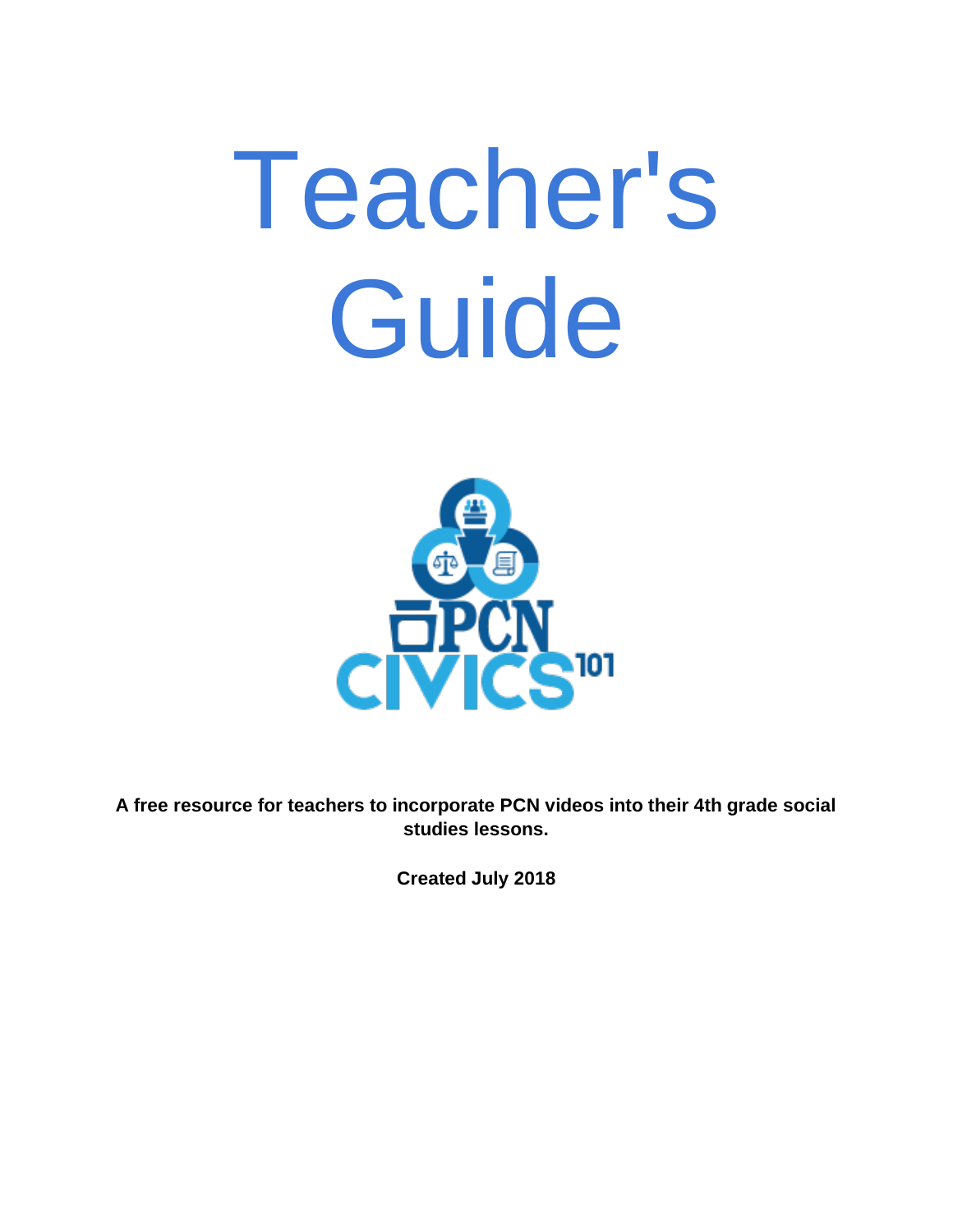

## **Table of Contents**

| <b>Introduction</b>       |  |
|---------------------------|--|
|                           |  |
|                           |  |
|                           |  |
| <b>Executive Branch</b>   |  |
|                           |  |
|                           |  |
|                           |  |
|                           |  |
| <b>Legislative Branch</b> |  |
|                           |  |
|                           |  |
|                           |  |
| <b>Judicial Branch</b>    |  |
|                           |  |
|                           |  |
|                           |  |
| <b>Elections</b>          |  |
|                           |  |
|                           |  |
|                           |  |
|                           |  |
| <b>Media</b>              |  |
|                           |  |
|                           |  |
|                           |  |
| <b>Conclusion</b>         |  |
|                           |  |
|                           |  |
|                           |  |
|                           |  |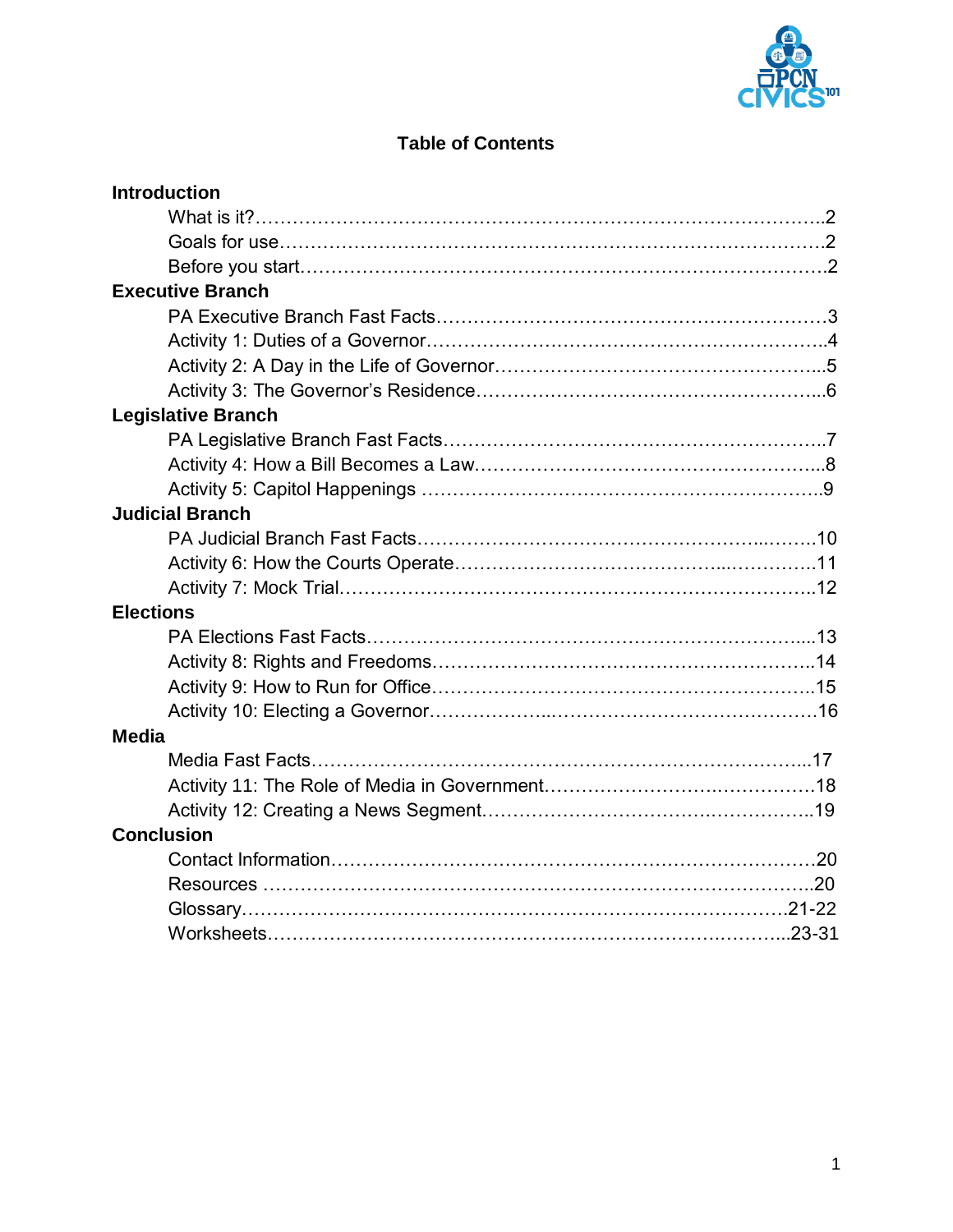

# **What is it?**

Civics 101 was born out a mom's desire to give teachers and community members more tools to educate students on the inner workings of PA government. Civics 101 provides free online educational tools to teach Pennsylvania students about how state government functions. Aimed at the 4th grade level, these free videos are intended to supplement classroom learning. Programs include interviews with elected officials who have served in the three branches of government, tours of the state Capitol and Governor's residence, and tutorials on how government works. In addition, a Continuing Education section provides adults with a deeper level of study through panels and lectures on topics of interest.

## **Goals for Teacher Guide Use**

It is our hope that teachers will use this guide as a starting point to develop quality lessons that align with the mission of promoting civic awareness. Additionally, teachers should refer to the PA Academic Standards when creating lessons with the videos. The lessons included in this guide are meant to be suggestions and do not represent the entirety of how these videos may be used in the classroom. Therefore, our goal through this Teacher's Guide is to provide additional resources, information, and strategies to teach this content to students at the 4th grade level.

# **Before You Start**

As with any new lesson or unit, make sure to take stock of what the students already know and what knowledge you hope they gain through the lesson. Watch the selected video several times and take notes at stopping points that may not be directly stated through any of the lessons in this guide. Review how this lesson fits into the larger context of your overall curriculum. Are you teaching something in Science, Math, or ELA that could contribute to viewing this material through an interdisciplinary lens? The beauty of civics education is that it lives everywhere. It's not just in this guide or in the materials and resources presented. It is lived out every day in your classrooms and can be showcased and incorporated in many different content areas.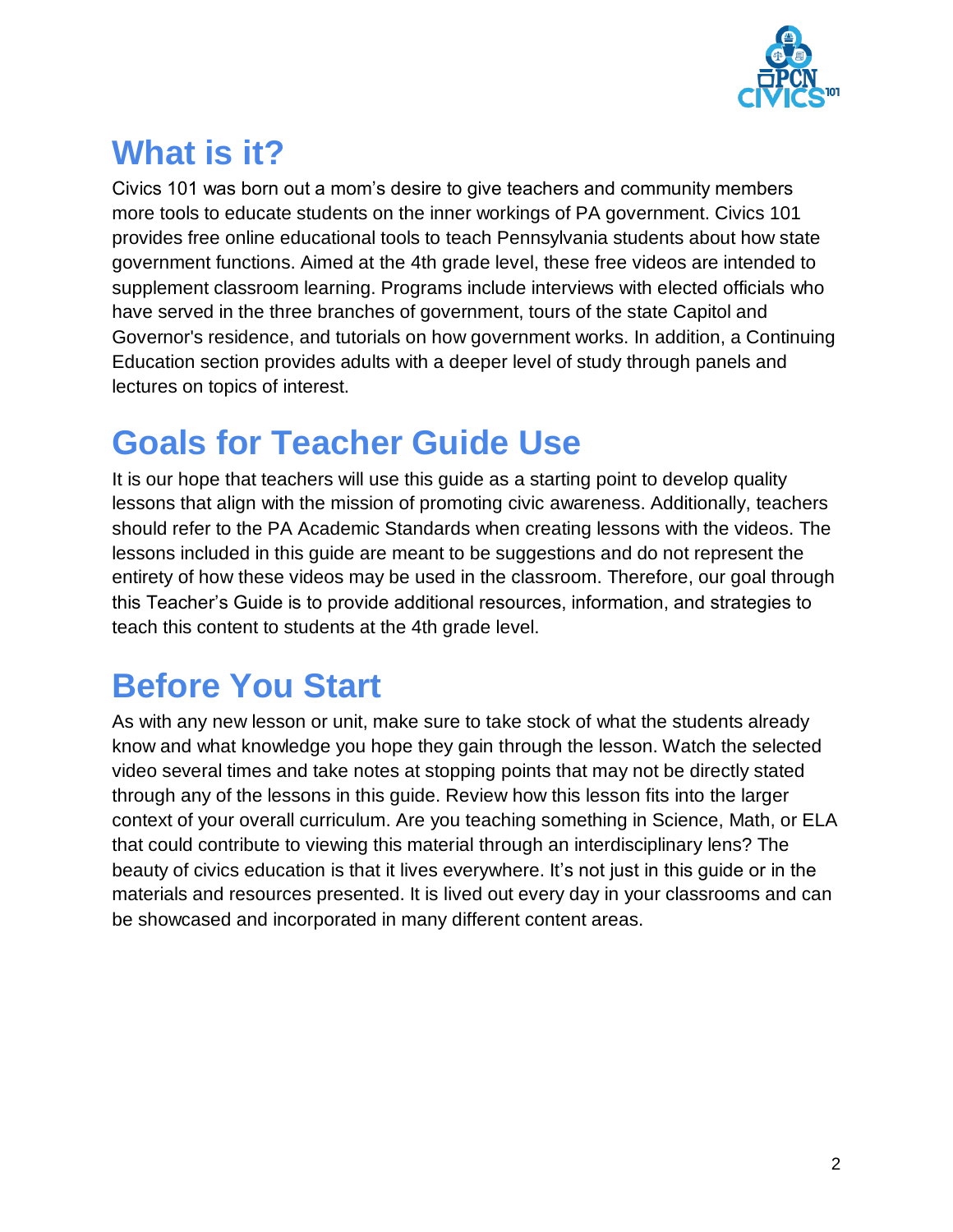

## **Executive Branch Fast Facts**

#### ● **Elected officials:**

#### ○ [Governor](https://www.governor.pa.gov/governor-tom-wolf/)

- Elected every 4 years (maximum of 2 terms)
- [Lieutenant Governor](https://www.governor.pa.gov/lieutenant-governor/)
	- Elected every 4 years (first in line of succession)
- [Attorney General,](https://www.attorneygeneral.gov/) [Auditor General](https://www.paauditor.gov/)
- **§ 5. Qualifications of Governor, Lieutenant Governor and Attorney General.**

 No person shall be eligible to the office of Governor, Lieutenant Governor or Attorney General except a citizen of the United States, who shall have attained the age of 30 years, and have been seven years next preceding his election an inhabitant of this Commonwealth, unless he shall have been absent on the public business of the United States or of this Commonwealth. No person shall be eligible to the office of Attorney General except a member of the bar of the Supreme Court of Pennsylvania. (May 16, 1967, P.L.1044, J.R.4; May 16, 1978, 1977 P.L.365,

J.R.4)

○ [State Treasurer](http://www.patreasury.gov/)

#### **Governor's Cabinet (Director or Secretary of each agency):**

- [Department of Community](https://dced.pa.gov/)  [and Economic Development](https://dced.pa.gov/)
- [Department of Aging](https://www.aging.pa.gov/Pages/default.aspx)
- [Office of General Counsel](https://www.ogc.pa.gov/Pages/default.aspx)
- [Department of Insurance](https://www.insurance.pa.gov/Pages/default.aspx)
- [Department of Corrections](https://www.cor.pa.gov/Pages/default.aspx)
- [Department of Transportation](https://www.penndot.gov/Pages/default.aspx)
- [Department of State](https://www.dos.pa.gov/Pages/default.aspx)
- [Department of General](https://www.dgs.pa.gov/Pages/default.aspx)  **[Services](https://www.dgs.pa.gov/Pages/default.aspx)**
- [Department of Conservation](http://www.dcnr.pa.gov/Pages/default.aspx)  [and Natural Resources](http://www.dcnr.pa.gov/Pages/default.aspx)
- [Emergency Management](https://www.pema.pa.gov/Pages/Default.aspx)  **[Agency](https://www.pema.pa.gov/Pages/Default.aspx)**
- [Department of Health](https://www.health.pa.gov/Pages/default.aspx#.W1tHUNhKgWo)
- [Department of Banking and](https://www.dobs.pa.gov/Pages/default.aspx)  **[Securities](https://www.dobs.pa.gov/Pages/default.aspx)**
- [Office of the Budget](https://www.budget.pa.gov/Pages/default.aspx)
- [Department of Environmental](https://www.dep.pa.gov/Pages/default.aspx)  **[Protection](https://www.dep.pa.gov/Pages/default.aspx)**
- [Pennsylvania State Police](https://www.psp.pa.gov/Pages/default.aspx)
- [Office of Inspector General](https://www.osig.pa.gov/Pages/default.aspx)
- [Department of Human](http://www.dhs.pa.gov/)  **Services**
- [Department of Labor and](https://www.dli.pa.gov/Pages/default.aspx)  **[Industry](https://www.dli.pa.gov/Pages/default.aspx)**
- [Department of Agriculture](https://www.agriculture.pa.gov/Pages/default.aspx)
- [Department of Revenue](https://www.revenue.pa.gov/Pages/default.aspx)
- [Department of Military and](https://www.dmva.pa.gov/Pages/default.aspx)  [Veterans Affairs](https://www.dmva.pa.gov/Pages/default.aspx)
- [Office of Administration](https://www.oa.pa.gov/Pages/default.aspx)
- [Department of Education](https://www.education.pa.gov/Pages/default.aspx)
- [Department of Drug and](https://www.ddap.pa.gov/pages/default.aspx)  [Alcohol Programs](https://www.ddap.pa.gov/pages/default.aspx)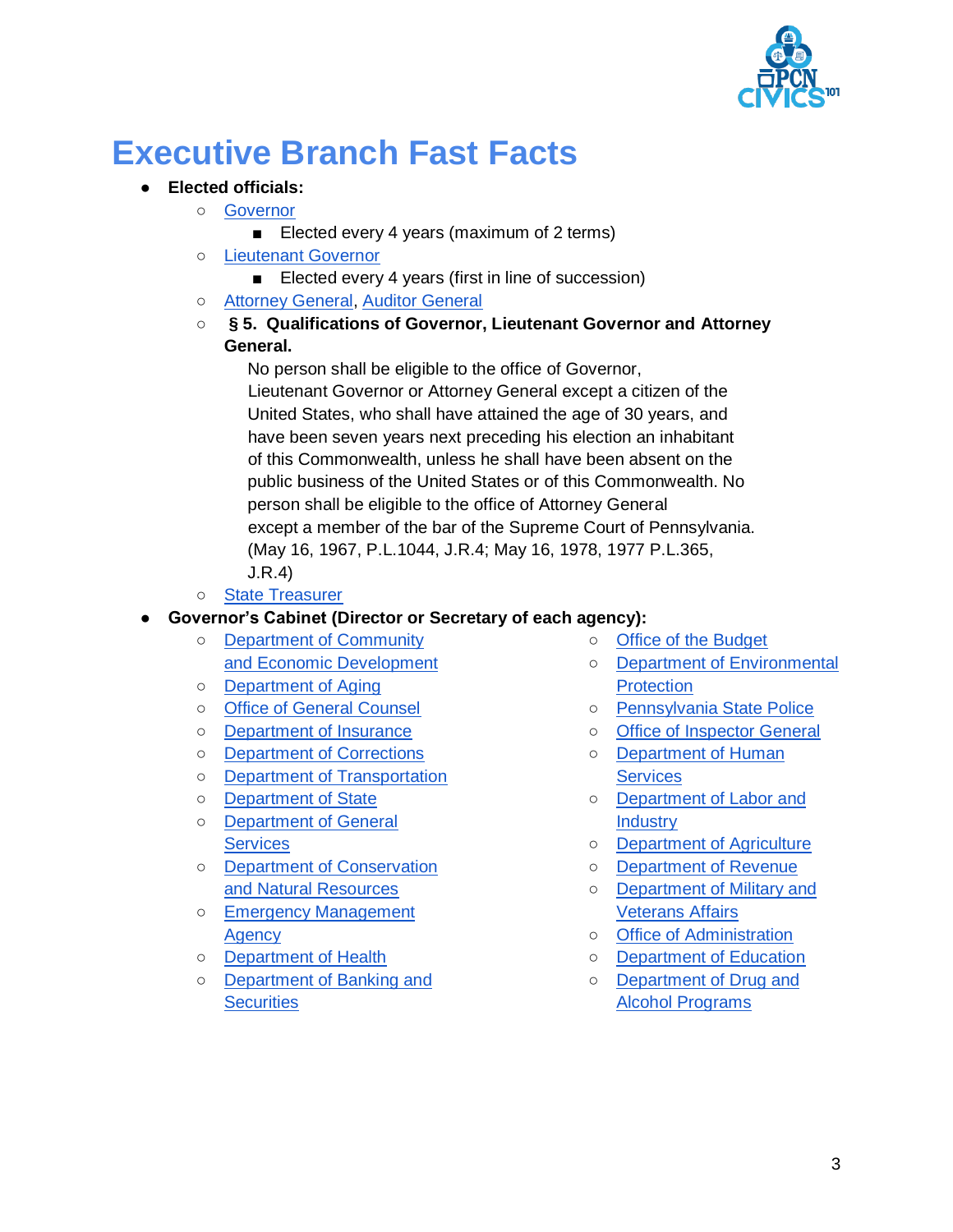

| <b>Activity 1: Duties of Governor</b>                                                                                                                                                                                                                  |                                                                                                                                                                                                                                                                                                  |  |
|--------------------------------------------------------------------------------------------------------------------------------------------------------------------------------------------------------------------------------------------------------|--------------------------------------------------------------------------------------------------------------------------------------------------------------------------------------------------------------------------------------------------------------------------------------------------|--|
| Steps:<br>1. Have students brainstorm in their groups what<br>they think a governor does.<br>Go over their responses and tell them to listen<br>2.                                                                                                     | <b>Essential Question:</b><br>How do governments derive authority<br>to control the exercise of rights,<br>liberty, and freedom?                                                                                                                                                                 |  |
| carefully to the video.<br>Play PCN Ed Rendell interview. Pause at 1:48 for<br>3.<br>discussion. Go through answers 1-4 on the video<br>question sheet with students. Explain stalemate.                                                               | <b>Target Vocabulary:</b><br>duty<br>branches of government                                                                                                                                                                                                                                      |  |
| 4. Continue watching the video. Pause at 3:20 to<br>discuss appropriating money. Give an example of<br>how student's parents might set money aside for<br>a movie night or fun activity. Discuss the answers<br>to questions 5 and 6 on the worksheet. | budget<br>stalemate<br>veto<br>checks and balances<br>succession                                                                                                                                                                                                                                 |  |
| 5. Play the video until 4:40. Discuss some of the<br>initiatives that the governor did to help kids.<br>6. Have students come up with more things that the                                                                                             | <b>PA Academic Standards:</b><br>5.1. Principles and Documents of<br>Government                                                                                                                                                                                                                  |  |
| governor could do to help kids.<br>7. Play PCN Mark Schweiker interview from the                                                                                                                                                                       | 5.1.4.C. Explain the principles and<br>ideals shaping local and state                                                                                                                                                                                                                            |  |
| beginning to 5:40.<br>Record and go over answers to questions 8-10<br>8.<br>on the video question sheet.                                                                                                                                               | government. • Liberty / Freedom •<br>Democracy · Justice · Equality<br>5.3.4.B. Describe how the elected<br>representative bodies function in<br>making local and state laws.<br>5.3.4.D. Identify positions of authority<br>at the local and state, and national<br>level.                      |  |
| <b>Resources/Materials:</b><br>Video question sheet<br><b>Ed Rendell Interview</b><br>$\bullet$<br><b>Mark Schweiker Interview</b>                                                                                                                     | <b>Additional</b><br><b>Resources/Extensions:</b><br>Play Mark Schweiker PCN<br>video from 8:52 - 12:30 to<br>learn about transition from<br>Lt. Governor and 9/11.<br><b>Past Governors flashcards</b><br><b>National Governors</b><br><b>Association</b><br><b>iCivics: The State Governor</b> |  |
| <b>Technology Integration:</b><br>Create questions for a Socrative quiz.                                                                                                                                                                               | <b>Interdisciplinary</b><br><b>Connections:</b><br>Science: Review the governor's<br>agenda on an environmental issue                                                                                                                                                                            |  |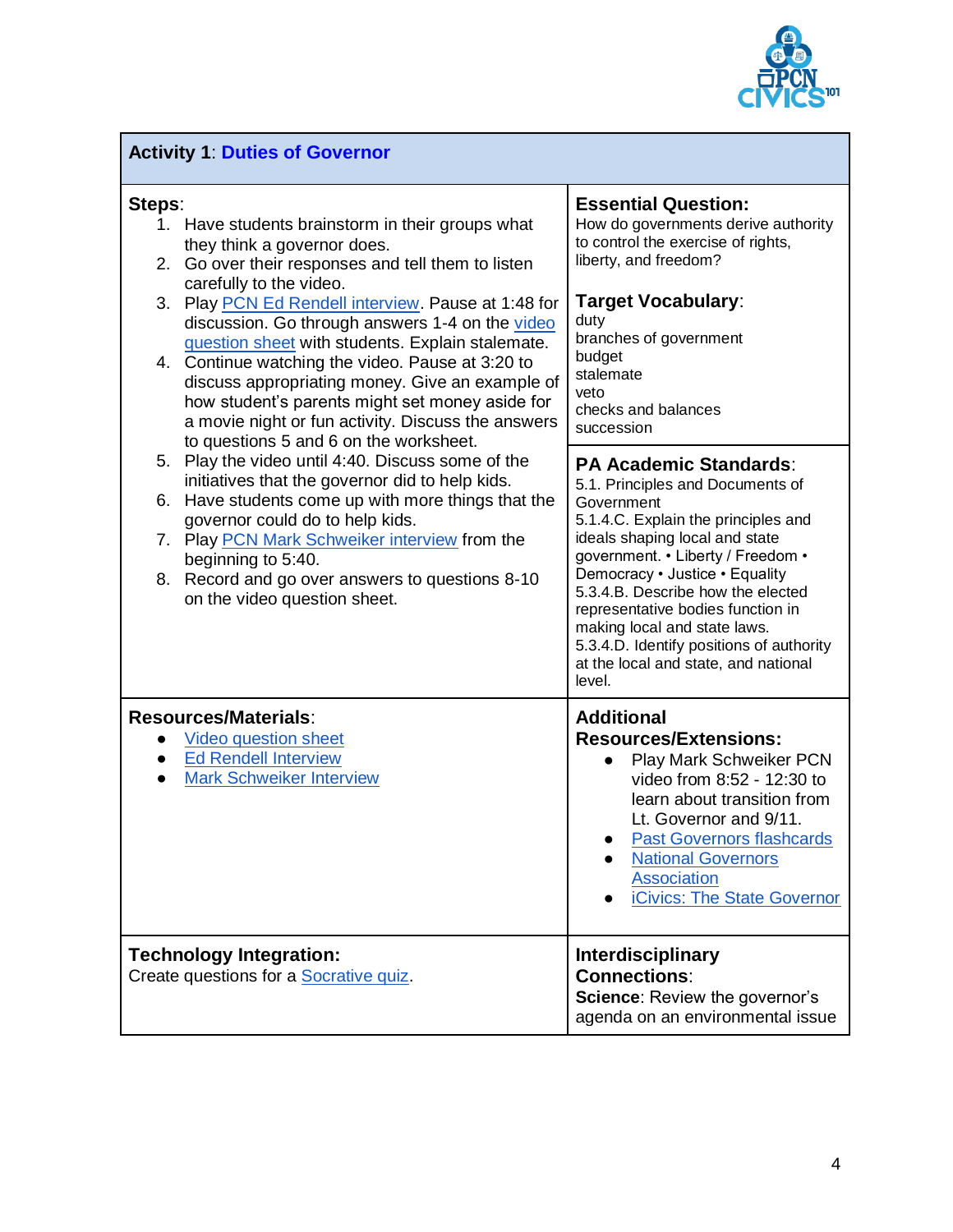

| <b>Activity 2: A Day in the Life of Governor</b>                                                                                                                                                                                                                                                                                                                                                                                                                                                                                                                                                                                                                                                                                                                                                                                                                                        |                                                                                                                                                                                                                                                                                        |  |
|-----------------------------------------------------------------------------------------------------------------------------------------------------------------------------------------------------------------------------------------------------------------------------------------------------------------------------------------------------------------------------------------------------------------------------------------------------------------------------------------------------------------------------------------------------------------------------------------------------------------------------------------------------------------------------------------------------------------------------------------------------------------------------------------------------------------------------------------------------------------------------------------|----------------------------------------------------------------------------------------------------------------------------------------------------------------------------------------------------------------------------------------------------------------------------------------|--|
| Steps:<br>1. Play the Ed Rendell interview from 4:40 - 7:10.<br>2. Have students make a list of the answers that Ed<br>Rendell gives.<br>3. Play the Mark Schweiker interview from 5:40 until<br>8:52.<br>4. Have students make a list of the answers that<br>Mark Schweiker gives.<br>5. Compare the two responses and discuss what<br>types of things are most interesting. Create a<br>master list on the board of at least 10 daily tasks<br>of a governor.<br>6. Put students in pairs. Have students rank the<br>daily tasks in order of importance to them.<br>7. Discuss differences across pairs.<br>8. View the interview with Judge Marjorie Rendell<br>from 13:31 and discuss her duties as first lady.<br>9. Organize students in groups of 3-4. Show them<br>the current governor. Have them create a list of<br>questions they would ask if they could interview<br>him. | <b>Essential Question:</b><br>How do the workings of government<br>vary based on authority?<br><b>Target Vocabulary:</b><br>memos<br>secretary<br>policy                                                                                                                               |  |
|                                                                                                                                                                                                                                                                                                                                                                                                                                                                                                                                                                                                                                                                                                                                                                                                                                                                                         | <b>PA Academic Standards:</b><br>5.3.4.C. Identify the services<br>performed by local and state<br>governments.<br>5.3.4.D. Identify positions of authority<br>at the local and state, and national<br>level.                                                                          |  |
| <b>Resources/Materials:</b><br>• Ed Rendell Interview<br><b>Mark Schweiker Interview</b><br>$\bullet$<br><b>Marjorie Rendell Interview</b><br>$\bullet$                                                                                                                                                                                                                                                                                                                                                                                                                                                                                                                                                                                                                                                                                                                                 | <b>Additional</b><br><b>Resources/Extensions:</b><br>Past governors flashcards                                                                                                                                                                                                         |  |
| <b>Technology Integration:</b><br>Film students asking questions directed to the<br>governor. Send the video to the governor and/or<br>schedule a skype interview with the class.                                                                                                                                                                                                                                                                                                                                                                                                                                                                                                                                                                                                                                                                                                       | <b>Interdisciplinary</b><br><b>Connections:</b><br>Art: Students can draw a visual<br>cartoon or comic to represent the<br>actions of the governor.<br>Math: Create a daily schedule for<br>the governor. Have students<br>calculate the fraction of time spent<br>on different tasks. |  |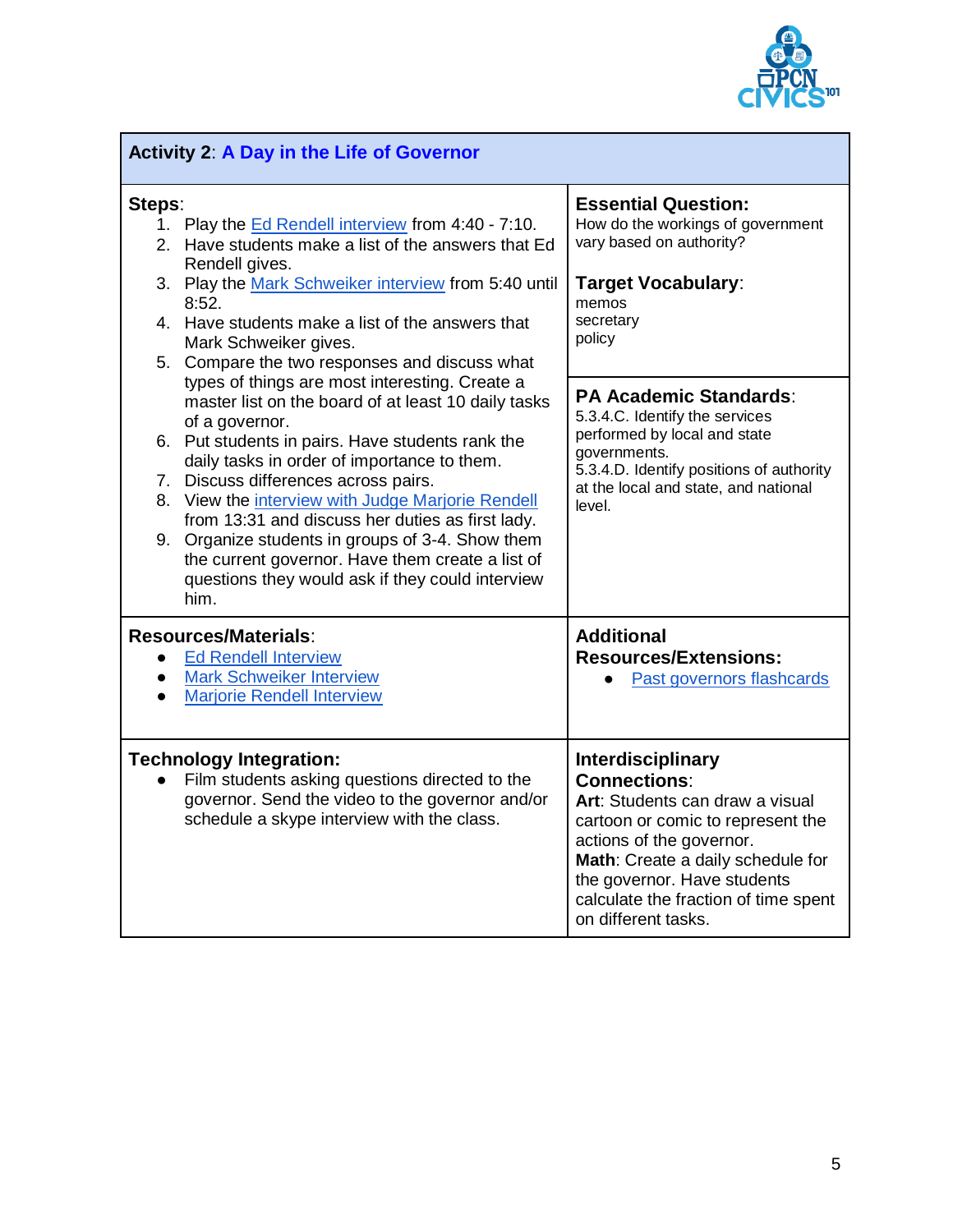

| <b>Activity 3: The Governor's Residence</b>                                                                                                                                                                                                                                                                                                                                                                                                                                                                                                                                         |                                                                                                                                                                                                                                                                                                              |  |
|-------------------------------------------------------------------------------------------------------------------------------------------------------------------------------------------------------------------------------------------------------------------------------------------------------------------------------------------------------------------------------------------------------------------------------------------------------------------------------------------------------------------------------------------------------------------------------------|--------------------------------------------------------------------------------------------------------------------------------------------------------------------------------------------------------------------------------------------------------------------------------------------------------------|--|
| Steps:<br>1. Play PCN video Mark Schweiker at 12:30.<br>2. Pause at 15:45. Ask the students how they would<br>feel having to move and live in the governor's<br>residence at their age.<br>3. Ask students why they should care about<br>government even though they can't vote yet.<br>4. Play video at 15:45 to the end and compare<br>responses.<br>5. Watch the governor's mansion tour video. Have<br>students list the historical things they see as they<br>watch (Pause as needed to talk about what you<br>see).<br>6. Complete webquest of the of the mansion<br>website: | <b>Essential Question:</b><br>How does Pennsylvania History reflect<br>the struggle in balancing freedom and<br>liberty in the past and the present,<br>while securing the blessings of liberty<br>for posterity?<br><b>Target Vocabulary:</b><br>residence<br>memorable<br>complex<br>politics<br>artifacts |  |
| http://www.residence.pa.gov/Pages/default.aspx<br>a. Add additional questions that match your<br>lesson focus                                                                                                                                                                                                                                                                                                                                                                                                                                                                       | <b>PA Academic Standards:</b><br>8.2 Pennsylvania History<br>8.2.A Political and cultural<br>contributions of individuals and groups<br>8.2.B Primary documents, artifacts<br>and historic sites                                                                                                             |  |
| <b>Resources/Materials:</b><br>Photos of the residence                                                                                                                                                                                                                                                                                                                                                                                                                                                                                                                              | <b>Additional</b><br><b>Resources/Extensions:</b><br><b>iCivics county lesson</b>                                                                                                                                                                                                                            |  |
| <b>Technology Integration:</b><br>Use Google Earth to view the location of the<br>Governor's mansion                                                                                                                                                                                                                                                                                                                                                                                                                                                                                | <b>Interdisciplinary</b><br><b>Connections:</b><br>Science: study the plants that are<br>located in the garden                                                                                                                                                                                               |  |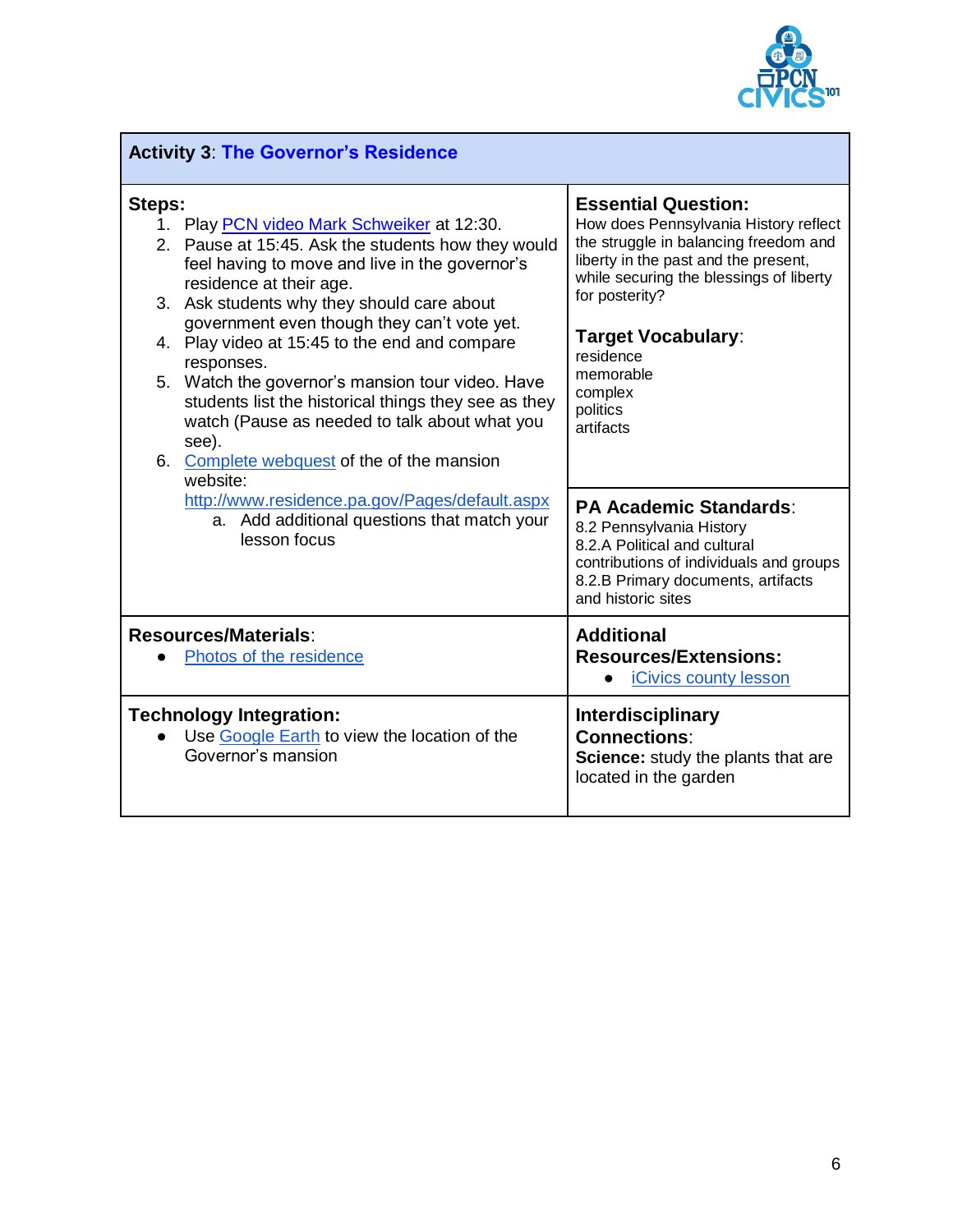

## **Legislative Branch Fast Facts**

#### ● **Elected officials:**

- Senators 50 members
	- Elected to four-year terms
	- Half the seats up for reelection every two years
	- The Lieutenant Governor serves as the president of the senate
	- [Contact your senator](http://www.legis.state.pa.us/cfdocs/legis/home/member_information/contact.cfm?body=S)
	- Senators make \$85,536 per year
	- Each state senator represents about 254,047 residents
	- [Information about the Senate](http://www.pasen.gov/index.cfm)
	- [The Senate](http://www.pacapitol.com/Resources/ViewFile.cfm?File=%2FResources%2FPDF%2FEducational%2FWelcome-to-the-Senate-of-Pennsylvania%2Epdf) of PA
- Representatives 203 members
	- Elected to two-year terms
	- The largest full-time legislature in the United States
	- The first house session was held in 1682 presided by William Penn
	- [Contact your representative](http://www.legis.state.pa.us/cfdocs/legis/home/member_information/contact.cfm?body=H)
	- Representatives make \$85,338 per year
	- Each representative represents about 62,573 residents
	- [Information about the House](http://www.house.state.pa.us/)
	- [A Visitor's Guide to the PA House of Representatives](http://www.pacapitol.com/Resources/ViewFile.cfm?File=%2FResources%2FPDF%2FEducational%2FOur-House-Pennsylvania%2Epdf)
- [The Pennsylvania Capitol](http://www.pacapitol.com/)
	- [The Capitol Preservation Committee](http://cpc.state.pa.us/)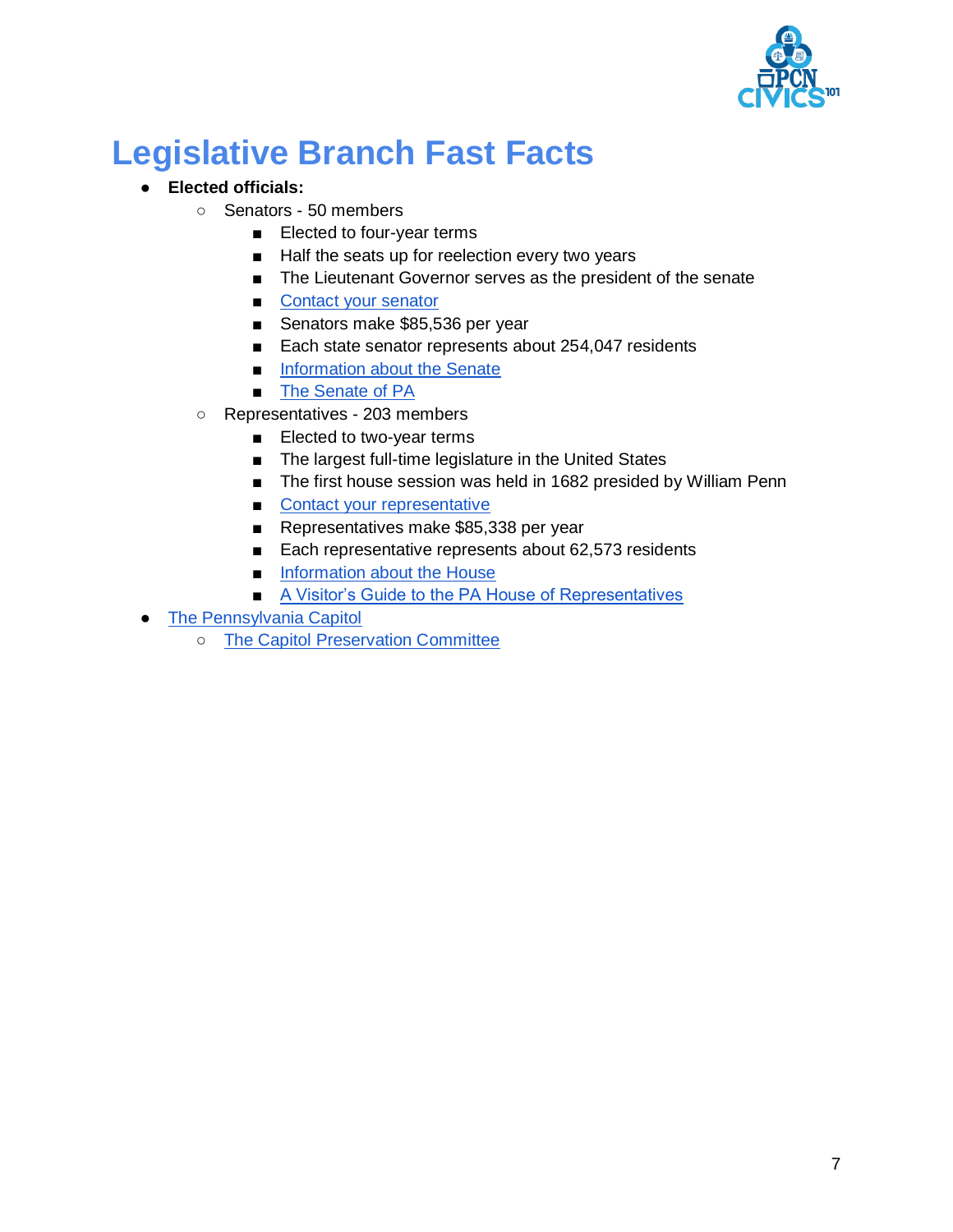

| <b>Activity 4: How a Bill Becomes a Law</b> |                                                                                                                                                                                                                                               |                                                                                                                              |
|---------------------------------------------|-----------------------------------------------------------------------------------------------------------------------------------------------------------------------------------------------------------------------------------------------|------------------------------------------------------------------------------------------------------------------------------|
| Steps:                                      | 1. Ask students to list examples of laws and write<br>them on the board. See if they can figure out<br>which ones are federal, state, and local.                                                                                              | <b>Essential Question:</b><br>How do the workings of government<br>vary based on authority?                                  |
|                                             | 2. Divide the students into the House of<br>Representatives and Senate.                                                                                                                                                                       | <b>Target Vocabulary:</b><br>law                                                                                             |
|                                             | 3. Play PCN video: How a Bill Becomes a Law and<br>have students complete the worksheet as they<br>watch.                                                                                                                                     | bill<br>parliamentarian<br>speaker of the House<br>constituents                                                              |
|                                             | 4. Have each group brainstorm a potential law they<br>would want to make and choose one as a class<br>to put forth as a bill.                                                                                                                 | committee<br>expertise<br>amendment                                                                                          |
|                                             | 5. You should play the role of governor who has the<br>final say over the bill. Assign one student to be<br>the Speaker of the House. Have one student<br>assign the bill a number.<br>6. Have House members discuss the bill for 5           | debate<br>veto<br>amendment<br>fiscal                                                                                        |
|                                             | minutes and then put to a vote.                                                                                                                                                                                                               | <b>PA Academic Standards:</b><br>5.3.4.B. Describe how the elected                                                           |
|                                             | 7. Follow the path of how a bill becomes a law<br>8. Discuss the outcome of the bill - did it make it to<br>you as the teacher? If not, why not? Ask students<br>to reflect on the process and come up with a list<br>of questions/responses. | representative bodies function in<br>making local and state laws.                                                            |
|                                             | <b>Resources/Materials:</b>                                                                                                                                                                                                                   | <b>Additional</b>                                                                                                            |
|                                             | PCN How a Bill Becomes a Law<br>How a Bill Becomes a Law Worksheet                                                                                                                                                                            | <b>Resources/Extensions:</b><br>Kids Discover: How a Bill                                                                    |
|                                             | <b>Terms used in Congress</b><br>PA Making a Law                                                                                                                                                                                              | <b>Becomes a Law</b><br>Step by step guide                                                                                   |
|                                             | <b>Technology Integration:</b><br>Have students watch live sessions                                                                                                                                                                           | Interdisciplinary<br><b>Connections:</b><br>Sample bills could take on<br>a number of different<br>content area connections. |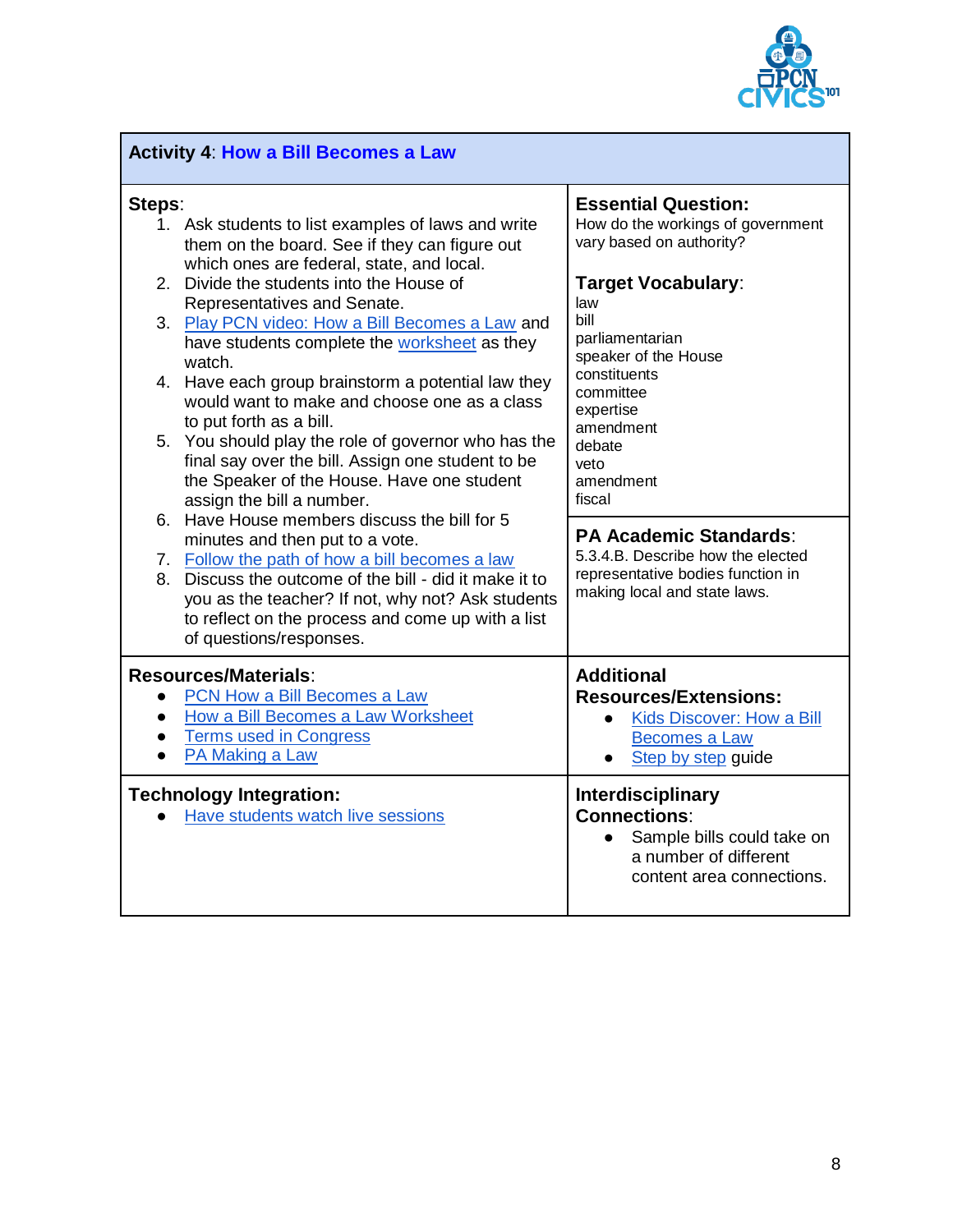

| <b>Activity 5: Capitol Happenings</b>                                                                                                                                                                                                              |                                                                                                                                                                                                                                                |  |
|----------------------------------------------------------------------------------------------------------------------------------------------------------------------------------------------------------------------------------------------------|------------------------------------------------------------------------------------------------------------------------------------------------------------------------------------------------------------------------------------------------|--|
| Steps:<br>1. Watch PCN Tours the Capitol and have students<br>complete the questions. The activity can be<br>broken into about 4 segments.<br>2. As you tour the different rooms, think about how<br>the murals can connect to PA history lessons. | <b>Essential Question:</b><br>How do the workings of government<br>vary based on authority?<br><b>Target Vocabulary:</b><br>commonwealth<br>entity<br>mural<br>realism<br>allegory<br>rotunda<br>mosaic<br>depicted<br>tenets<br>juxtaposition |  |
|                                                                                                                                                                                                                                                    | <b>PA Academic Standards:</b><br>5.3.4.C. Identify the services<br>performed by local and state<br>governments.<br>8.2.B Primary documents, artifacts<br>and historic Sites                                                                    |  |
| <b>Resources/Materials:</b><br>Video tour questions<br><b>PCN Tours the Capitol Video</b><br>$\bullet$<br>Map of the Capitol building                                                                                                              | <b>Additional</b><br><b>Resources/Extensions:</b><br><b>Pennsylvania Activities</b><br><b>Commonwealth historical</b><br>facts<br><b>Historic print catalog</b><br>A Visitor's Guide to the PA<br><b>House</b><br>The Senate of PA             |  |
| <b>Technology Integration:</b><br>If you have class iPads, break the students into 4<br>groups and have each group watch a segment.<br>Come back together and talk about the things<br>they saw on their tour of the Capitol.                      | <b>Interdisciplinary</b><br><b>Connections:</b><br>Art: Students make mosaic tiles to<br>replicate the floor of the Capitol                                                                                                                    |  |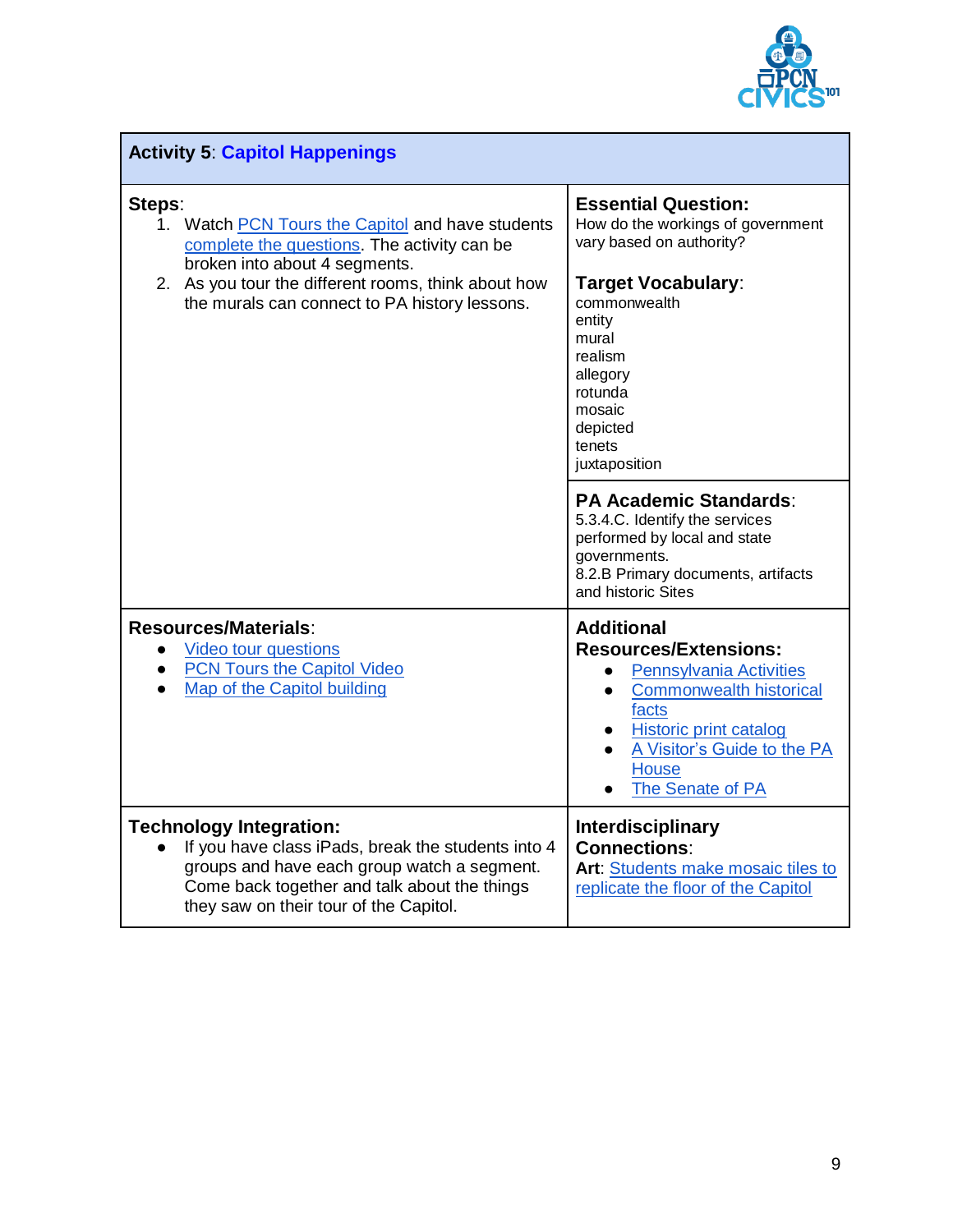

## **Judicial Branch Fast Facts**

- **Elected officials -** 7 members elected to 10-year terms
- **[Judicial News](http://www.pacourts.us/news-and-statistics/)**
- **[Flow chart](http://www.pacourts.us/assets/files/setting-5220/file-5611.pdf?cb=2a830c)**
- The first level of courts are the Minor courts, also known as the people's courts.
- An overview of court management:
	- Pennsylvania's court system docketed 2.6 million cases in 2016.
	- The state court system a core function of government receives one-half of 1 percent of the state's total budget.
	- The judiciary collects far more in fines and fees that it receives. Over the past 10 years, the court system has collected nearly \$4.6 billion. These dollars, for the most part, do not flow back to the judiciary. They are distributed to state and local governments, which include airport and parking authorities, and programs that support victims.
	- The court system maintains automated statewide court case and financial management systems that provide enhanced court access and accountability to the courts, criminal justice agencies and a host of others including the Commonwealth's citizens.

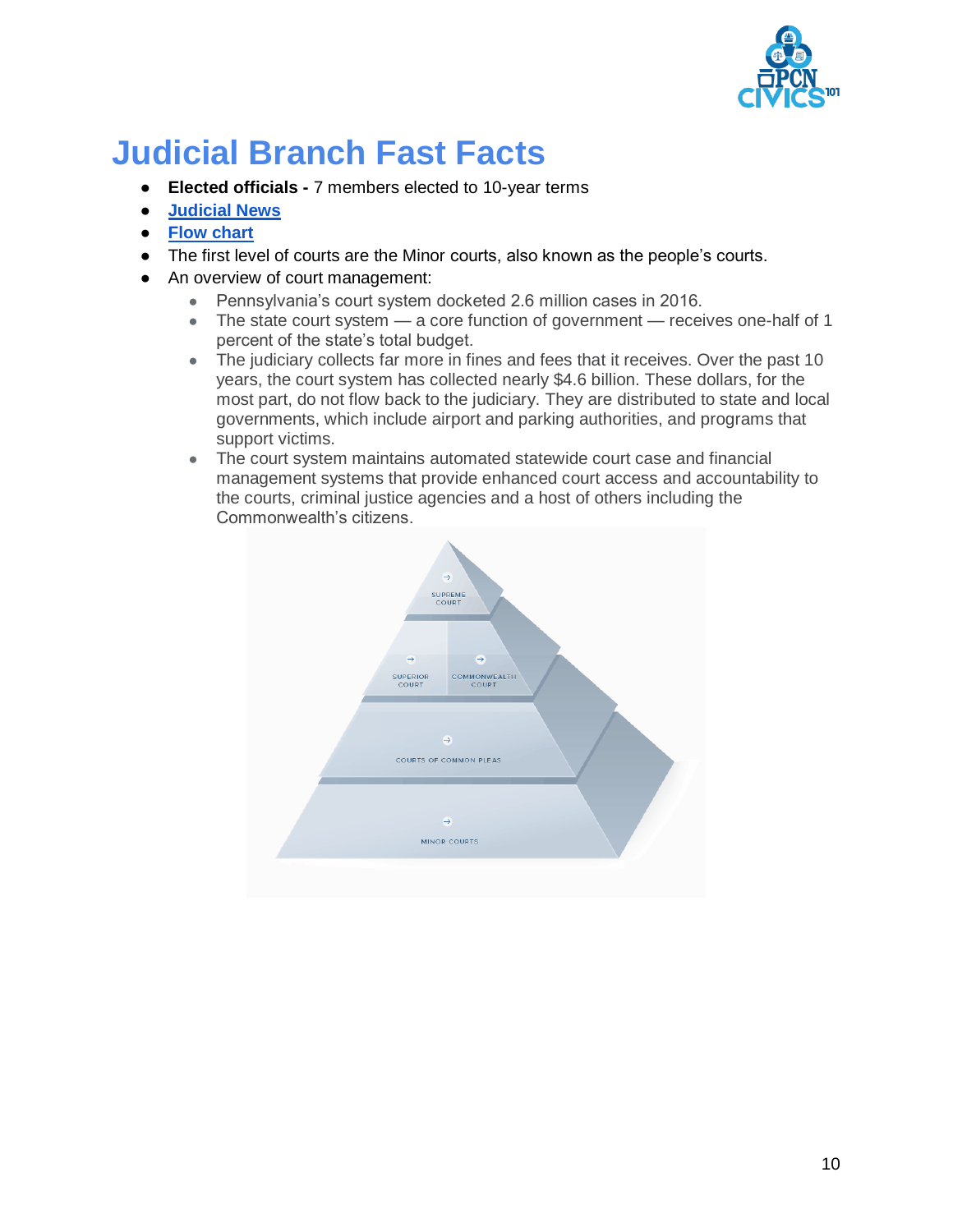

| <b>Activity 6: How the Courts Operate</b>                                                                                                                                                                                                                                                                                                                                                                                                          |                                                                                                                                                                                                                                                                           |
|----------------------------------------------------------------------------------------------------------------------------------------------------------------------------------------------------------------------------------------------------------------------------------------------------------------------------------------------------------------------------------------------------------------------------------------------------|---------------------------------------------------------------------------------------------------------------------------------------------------------------------------------------------------------------------------------------------------------------------------|
| Steps:<br>1. Project the court pyramid chart on the board<br>Have students match the color key to the correct<br>2.<br>spaces on their pyramid<br>3. Give each group a word sort with the vocabulary<br>terms.<br>4. Play Justice Thomas Saylor Video until 1:30.<br>Discuss the different responsibilities of the<br>branches.<br>5. Play at 1:30 and pause at 5:37. Compare Justice<br>Saylor's explanation of the court system to the<br>chart. | <b>Essential Question:</b><br>How do the workings of government<br>vary based on authority?<br>Target Vocabulary:<br>criminal case<br>civil case<br>chief justice<br>judiciary<br>appeal<br>trial court<br>superior court                                                 |
| 6. Play at 5:37. Pause at 7:04 and discuss the<br>difference between criminal and civil cases.<br>7. Play at 7:04. Pause at 9:50 and discuss how the                                                                                                                                                                                                                                                                                               | commonwealth court<br>Supreme Court<br>jury<br>verdict                                                                                                                                                                                                                    |
| judge is involved.<br>8. Play at 9:50. Pause at 13:20 and discuss the<br>differences among the levels of courts,<br>specifically the appeals process.                                                                                                                                                                                                                                                                                              | <b>PA Academic Standards:</b><br>5.3.4.A. Identify the roles of the three<br>branches of government.                                                                                                                                                                      |
| Give students a copy of <b>Handout 1</b> and have<br>9.<br>them read through the scenario.<br>10. Play at 13:20 and continue pausing as needed to<br>discuss points of interest to the students.                                                                                                                                                                                                                                                   | 5.3.4.D. Identify positions of authority<br>at the local and state, and national<br>level.                                                                                                                                                                                |
| <b>Resources/Materials:</b><br><b>Justice Thomas Saylor Video</b><br>$\bullet$<br>Judges in the classroom lesson plan<br>$\bullet$                                                                                                                                                                                                                                                                                                                 | <b>Additional</b><br><b>Resources/Extensions:</b><br>Create cards out of the flow<br>chart and have students<br>work in groups to organize<br>them correctly.<br>Interview with Judge<br><b>Marjorie Rendell</b><br>Case studies in PA<br><b>Student and youth rights</b> |
| <b>Technology Integration:</b><br>Make a Kahoot with the vocabulary terms                                                                                                                                                                                                                                                                                                                                                                          | Interdisciplinary<br><b>Connections:</b><br>English: Jury Duty reading                                                                                                                                                                                                    |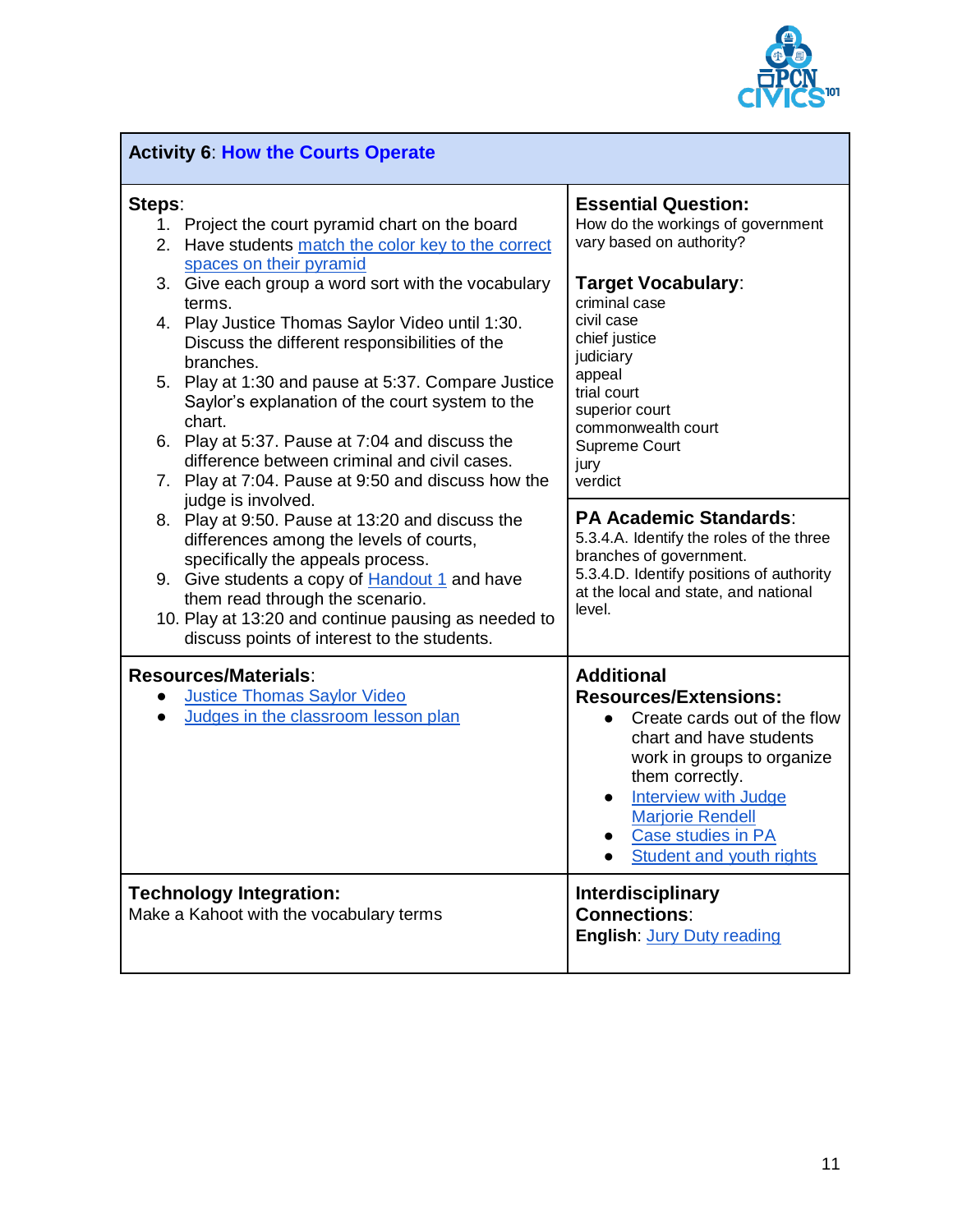

| <b>Activity 7: Mock Trial - The State v. Gold E. Locks</b>                                                                                                                                                                                                                                                                                                                                                                                                                                        |                                                                                                                                                                                                                                                  |  |
|---------------------------------------------------------------------------------------------------------------------------------------------------------------------------------------------------------------------------------------------------------------------------------------------------------------------------------------------------------------------------------------------------------------------------------------------------------------------------------------------------|--------------------------------------------------------------------------------------------------------------------------------------------------------------------------------------------------------------------------------------------------|--|
| Steps:<br>Introduce the court system by watching the<br>1.<br>interview with Judge Marjorie Rendell from the<br>beginning until 11:26.<br>a. Discussion Points:<br>Discuss the process of checks<br>i.<br>and balances and the importance<br>of the courts.<br>Ask the students if they agree with<br>ii.<br>her statement that the judiciary<br>has just the right amount of power.<br>iii.<br>Talk about the skill sets of a good                                                               | <b>Essential Question:</b><br>How do the workings of government<br>vary based on authority?<br><b>Target Vocabulary:</b><br>checks and balances<br>trial<br>jury<br>opening statement<br>witness<br>prosecution<br>testimony<br>closing argument |  |
| judge and ask students to think<br>about who might want to be judge<br>in the activity.<br>What did the framers envision for<br>iv.<br>government?<br>2. Organize your classroom to look like a courtroom<br>and obtain a gavel and robe (old graduation<br>gowns work well).<br>3. Click here for the script<br>4. Assign roles to students: Judge, Bailiff,<br>Prosecuting Attorney, Defendant's Attorney,<br>Mom E. Bear, Pop A. Bear, Babe E. Bear, Gold<br>E. Locks, Jurors, Jury Foreperson | <b>PA Academic Standards:</b><br>5.3.4.F. Explain how different<br>perspectives can lead to conflict.                                                                                                                                            |  |
| <b>Resources/Materials:</b><br><b>Interview with Judge Marjorie Rendell</b><br>$\bullet$<br>Print out scripts for the class<br>$\bullet$<br>Highlight parts in script for each actor<br>$\bullet$                                                                                                                                                                                                                                                                                                 | <b>Additional</b><br><b>Resources/Extensions:</b><br>State v. Mary Witch<br><b>Scripted Mock Trial</b><br><b>Interview with Justice</b><br>$\bullet$<br><b>Thomas Saylor</b>                                                                     |  |
| <b>Technology Integration:</b><br>Create a Kahoot with the vocabulary terms                                                                                                                                                                                                                                                                                                                                                                                                                       | <b>Interdisciplinary</b><br><b>Connections:</b>                                                                                                                                                                                                  |  |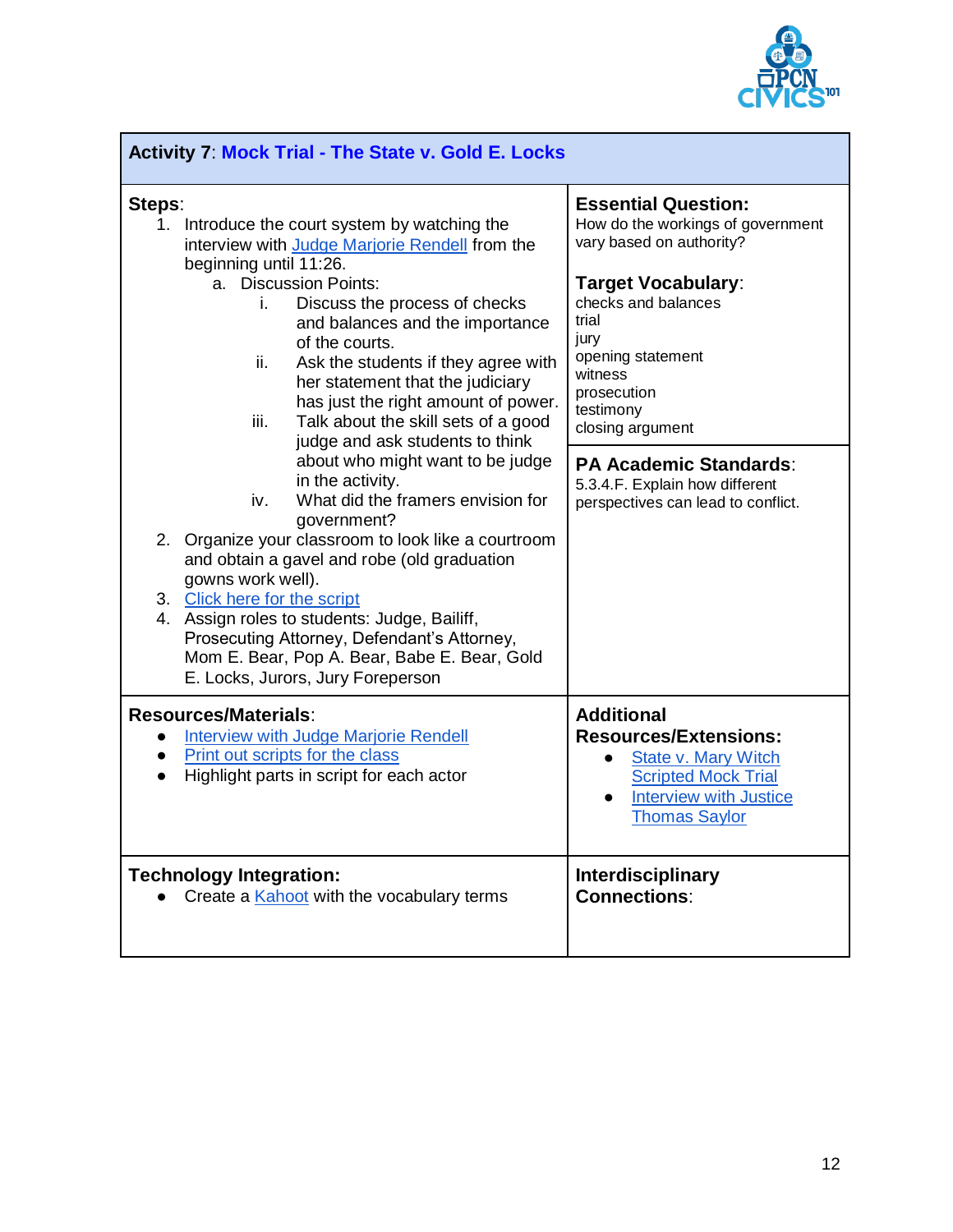

# **Elections Fast Facts**

- Types of elections
	- **Primary** Held to choose a candidate to represent a political party.
		- A citizen may only vote for their registered political party
	- **General** Held to choose the candidate that will fill the office.
		- A citizen may vote for anyone on the ballot.
	- **Special -** An election to fill an unexpected vacancy
- To register to vote in PA, you must be 18 years old and a resident of the district you wish to vote in for at least 30 days prior to the election.
- The Ed Rendell Center for Civics and Civic Engagement hosts an annual Citizenship Challenge. [Watch it here!](https://pcntv.com/civics-101-vod/?c=elections)
- [Election Information in PA](https://www.pavoterservices.pa.gov/electioninfo/ElectionInfo.aspx)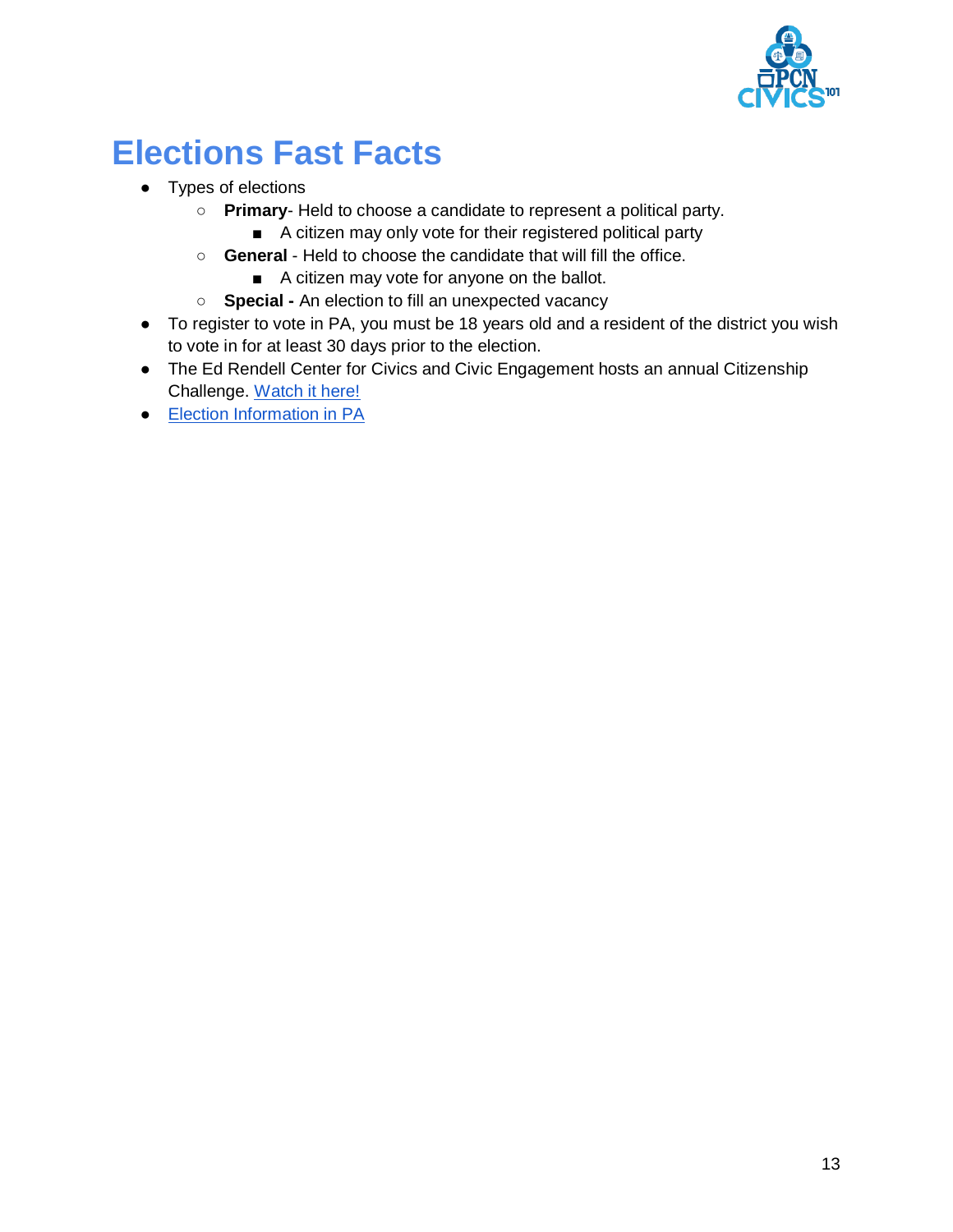

| <b>Activity 8: Rights and Freedoms</b>                                                                                                                                                                                                                                                                                                                                                                 |                                                                                                                                                                                                                                                                                                                                                                                                                                                                                                                            |
|--------------------------------------------------------------------------------------------------------------------------------------------------------------------------------------------------------------------------------------------------------------------------------------------------------------------------------------------------------------------------------------------------------|----------------------------------------------------------------------------------------------------------------------------------------------------------------------------------------------------------------------------------------------------------------------------------------------------------------------------------------------------------------------------------------------------------------------------------------------------------------------------------------------------------------------------|
| Steps:<br>1. Download this lesson: Where Do Our Freedoms<br>Come From? A Look at the Pennsylvania and<br><b>United States Constitutions</b><br>2. After comparing the U.S. Constitution and the PA<br>Constitution, make a list of responsibilities of<br>citizens.<br>3. How can students display these in school, at<br>home, and in the community?<br>4. Complete <i>iCivics</i> Lesson Citizen Me. | <b>Essential Vocabulary:</b><br>How does the exercise of rights and<br>responsibilities differ in various forms<br>of governments?<br><b>Target Vocabulary:</b><br>rights<br>responsibilities<br>freedoms<br>Constitution                                                                                                                                                                                                                                                                                                  |
|                                                                                                                                                                                                                                                                                                                                                                                                        | <b>PA Academic Standards:</b><br>5.1.4.A. Examine school rules and<br>consequences.<br>5.1.4.B. Explain rules and laws for the<br>classroom, school, community, and<br>state.<br>5.1.4.D Identify key ideas about<br>government found in significant<br>documents: • Declaration of<br>Independence • United States<br>Constitution . Bill of Rights .<br>Pennsylvania Constitution.<br>5.2.4.A. Identify individual rights and<br>needs and the rights and needs of<br>others in the classroom, school, and<br>community. |
| <b>Resources/Materials:</b><br>Where do our freedoms come from?<br><b>iCivics Citizen Me</b><br>Scissors and glue<br>$\circ$                                                                                                                                                                                                                                                                           | <b>Additional</b><br><b>Resources/Extensions:</b>                                                                                                                                                                                                                                                                                                                                                                                                                                                                          |
| <b>Technology Integration:</b><br>Padlet of student responses to freedoms, duties,<br>or rights.<br>Students can create a <b>Powtoon</b> showcasing how<br>students use rights and freedoms in school.                                                                                                                                                                                                 | <b>Interdisciplinary</b><br><b>Connections:</b><br>ELA: Have students write a poem,<br>essay, or rap about an important<br>right or freedom.                                                                                                                                                                                                                                                                                                                                                                               |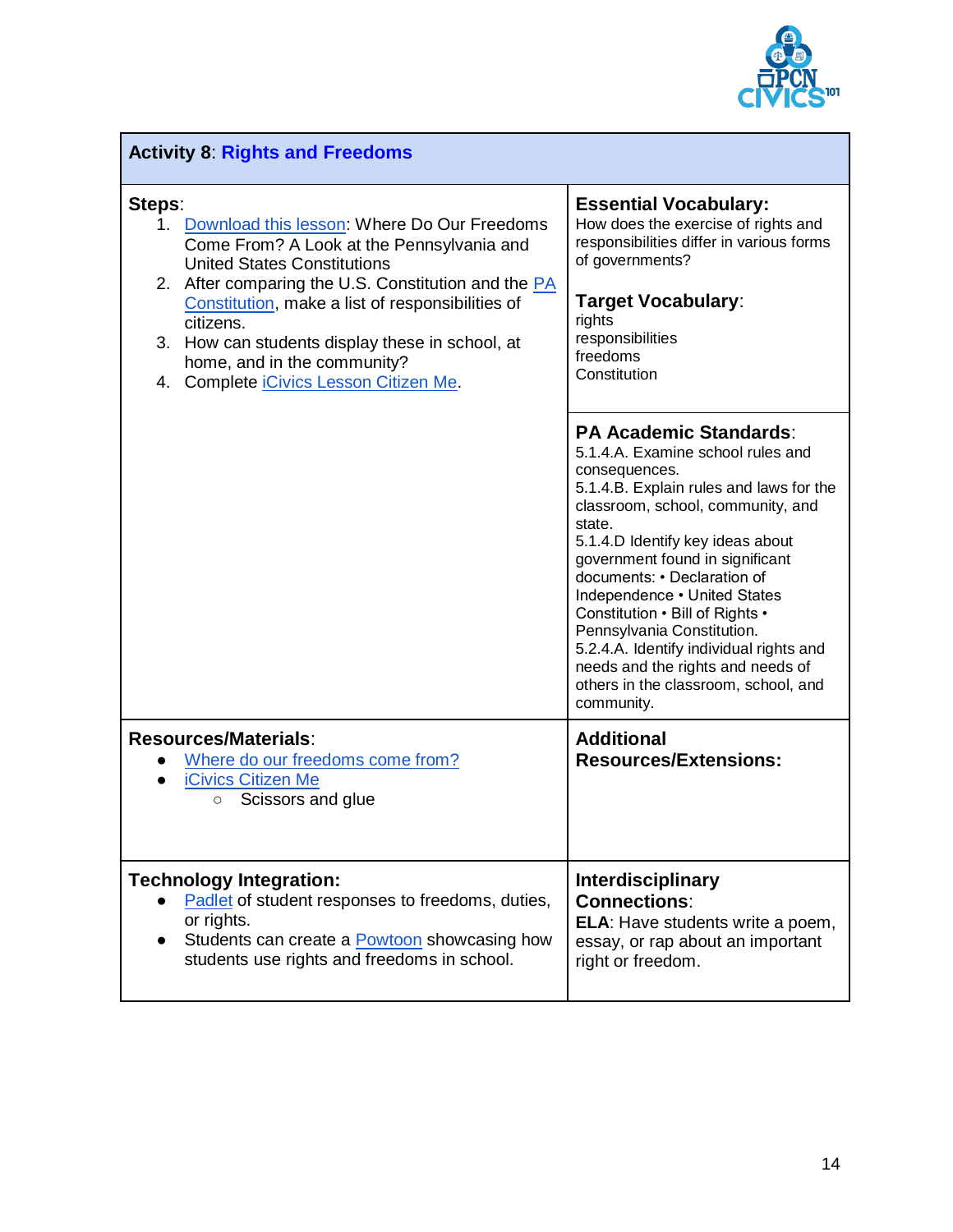

| <b>Activity 9: How to Run for Office</b>                                                                                                                                                                                                                                                                           |                                                                                                                                                                                                   |  |
|--------------------------------------------------------------------------------------------------------------------------------------------------------------------------------------------------------------------------------------------------------------------------------------------------------------------|---------------------------------------------------------------------------------------------------------------------------------------------------------------------------------------------------|--|
| Steps:<br><b>True/False Voting questions as warm-up</b><br>1.<br>2.<br>Discuss what students think are the requirements<br>to actually run for an office that people are voting<br>for.                                                                                                                            | <b>Essential Question:</b><br>How does the exercise of rights and<br>responsibilities differ in various forms<br>of governments?                                                                  |  |
| 3.<br>Play PCN How to Run for Office video. Pause at<br>2:12 and discuss what people need to consider if<br>they are going to run for office.                                                                                                                                                                      | <b>Target Vocabulary:</b><br>resident<br>campaign                                                                                                                                                 |  |
| 4. Pause at 3:30. Talk about the job of a circulator.<br>Ask students if they would feel comfortable<br>asking people for signatures.                                                                                                                                                                              | commitment<br>advertising<br>political party<br>petition                                                                                                                                          |  |
| 5. Pause at 5:08 and review the number of<br>signatures needed for the different offices.<br>6. Pause at 6:32. Discuss the different positions                                                                                                                                                                     | circulator<br>Committee<br>platform                                                                                                                                                               |  |
| that are needed to form a campaign committee.<br>After the video, review all the things that<br>7.<br>someone needs to do to run for office.                                                                                                                                                                       | <b>PA Academic Standards:</b><br>5.2.4.C. Describe the roles of                                                                                                                                   |  |
| Break the class into groups to form different<br>8.<br>campaign committees. Give students a list of<br>school-related issues: School lunches, recycling,<br>bullying, school uniforms etc. Have each<br>campaign committee write position statements on<br>the issues as well as develop an advertising<br>budget. | leadership and public service in<br>school, community, state, and nation.<br>5.3.4.E. Explain the voting process.                                                                                 |  |
| <b>Resources/Materials:</b><br><b>Voting Warm-up</b><br>$\bullet$<br>PCN How to Run for Office video<br>Running for office forms - PA                                                                                                                                                                              | <b>Additional</b><br><b>Resources/Extensions:</b><br><b>Suffrage strategies: Voices</b><br>for Votes                                                                                              |  |
| <b>Technology Integration:</b><br>Use Inklewriter for student collaboration                                                                                                                                                                                                                                        | Interdisciplinary<br><b>Connections:</b><br>ELA: Create a campaign slogan<br>and/or platform<br>Math: Calculate the number of<br>votes needed using the<br>percentages from previous<br>elections |  |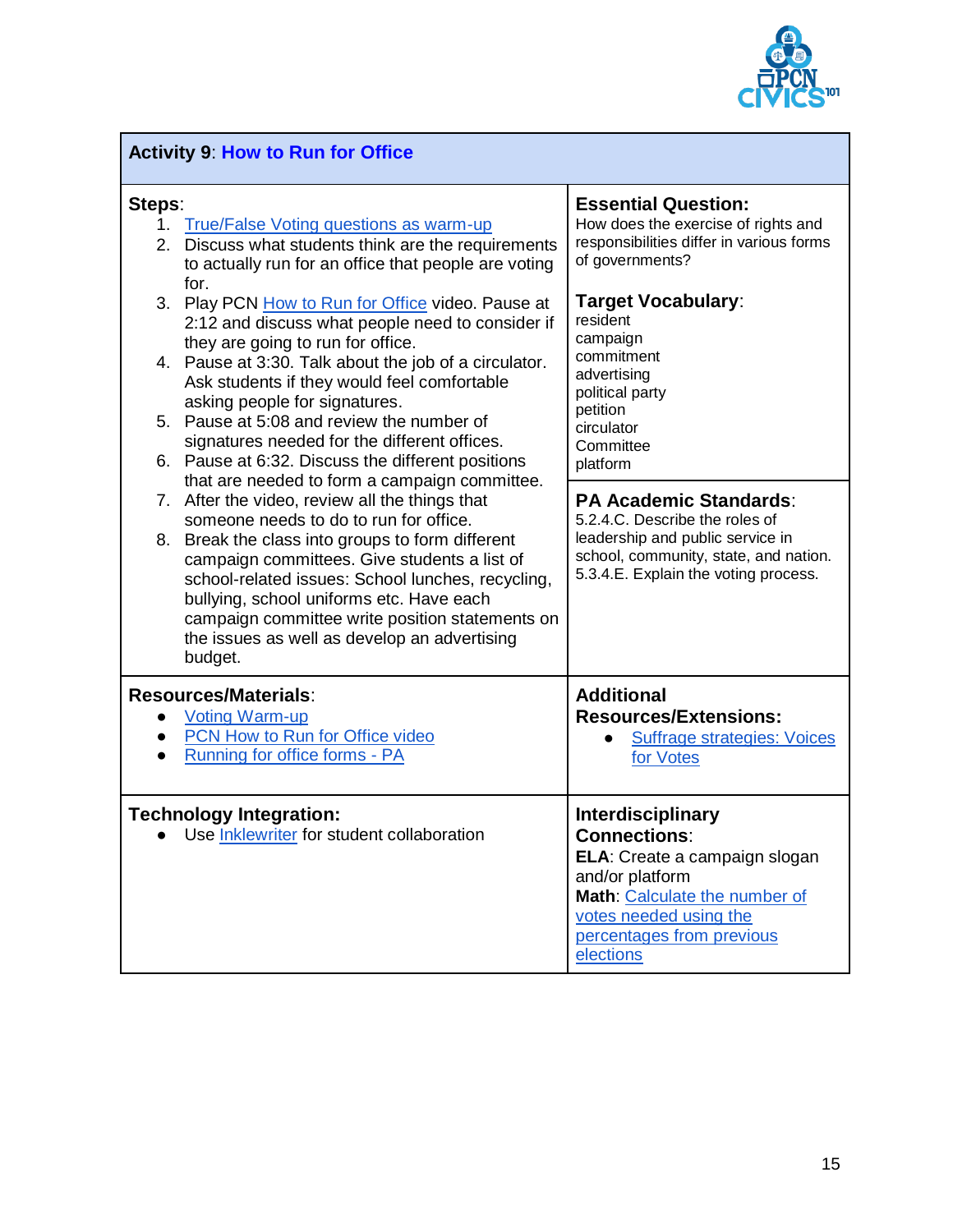

| <b>Activity 10: Electing a Governor</b>                                                                                                                                                                                                                                                                                                                                                                                                                                                            |                                                                                                                                                                                                                          |  |
|----------------------------------------------------------------------------------------------------------------------------------------------------------------------------------------------------------------------------------------------------------------------------------------------------------------------------------------------------------------------------------------------------------------------------------------------------------------------------------------------------|--------------------------------------------------------------------------------------------------------------------------------------------------------------------------------------------------------------------------|--|
| Steps:<br>1. Why is it important for us to know about state<br>government? Play the Ed Rendell video from<br>7:10.<br>2. What is Governor Ed Rendell's one wish?<br>3. Put students in groups of 4 and hand each group<br>an envelope with a picture word sort of the<br>vocabulary terms. Have them complete the sort<br>and then go over the definitions.<br>4. Pose question: How can 4th graders learn more<br>about the state government?<br>5. Assign roles to students that align with town | <b>Essential Question:</b><br>How do the workings of government<br>vary based on authority?<br><b>Target Vocabulary:</b><br>election<br>campaign<br>polling place<br>appoint<br>governor<br>executive power<br>candidate |  |
| officials. Take a poll on who wants to be<br>governor.<br>6. Hold a town hall and have the candidates give a<br>speech.                                                                                                                                                                                                                                                                                                                                                                            | <b>PA Academic Standards:</b><br>5.2.4.D. Describe how citizens<br>participate in school and community<br>activities.<br>5.3.4.D. Identify positions of authority<br>at the local and state, and national<br>level.      |  |
| <b>Resources/Materials:</b><br><b>Ed Rendell Interview</b>                                                                                                                                                                                                                                                                                                                                                                                                                                         | <b>Additional Resources:</b><br><b>Play Mark Schweiker PCN</b><br>video from 8:52 - 12:30 to<br>learn about transition from<br>Lt. Governor and 9/11.                                                                    |  |
| <b>Technology Integration:</b><br>Students can create <b>Flipgrids</b> to respond to the<br>question about state government.                                                                                                                                                                                                                                                                                                                                                                       | <b>Interdisciplinary</b><br><b>Connections:</b><br><b>ELA: Conduct a close reading of</b><br>Governor Tom Wolf's inauguration<br>speech                                                                                  |  |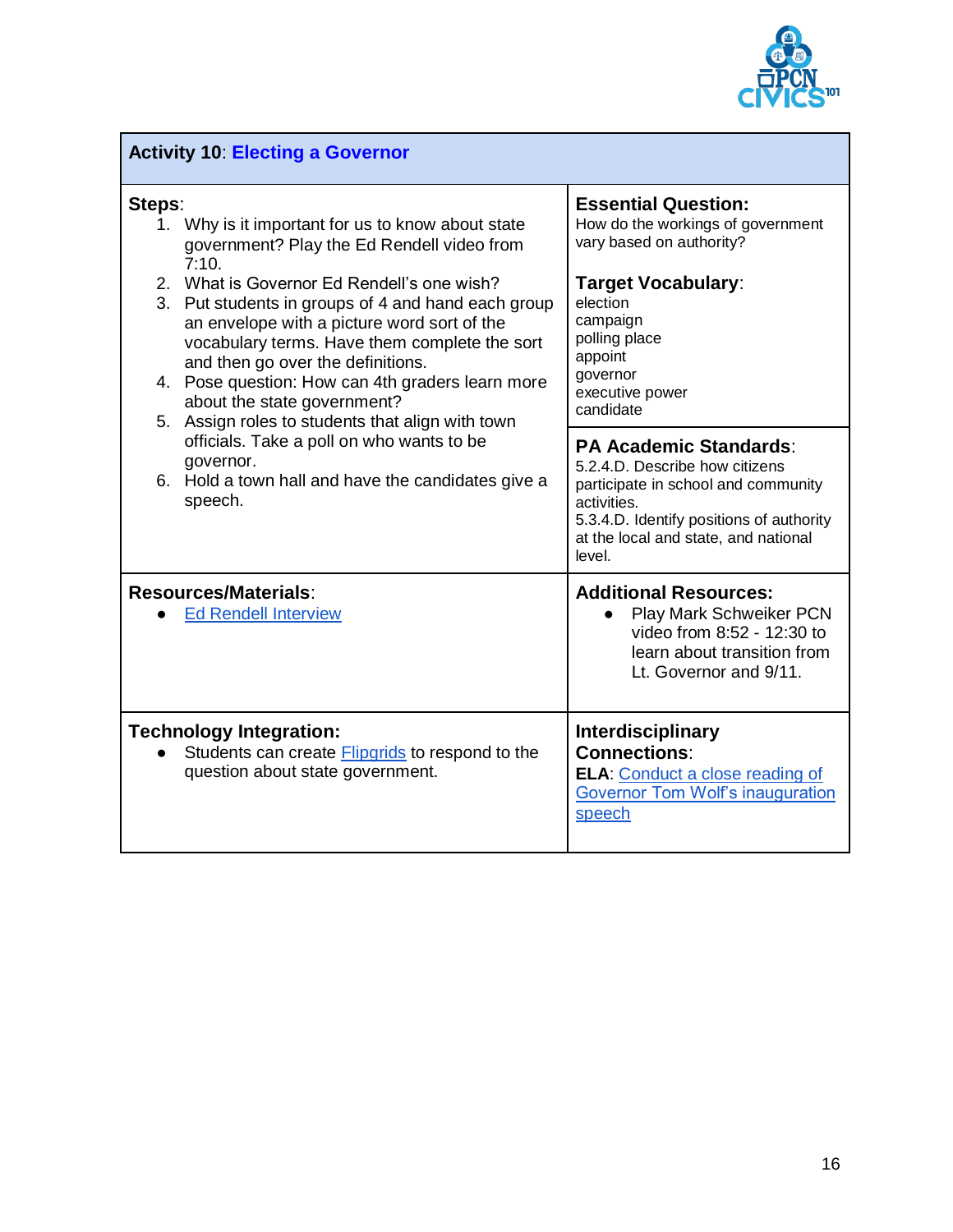

# **Media Fast Facts**

- What is media? The radio stations, television stations, and newspapers through which information is communicated to the public
- What is mass media? Technology that is intended to reach a mass audience. It is the primary means of communication used to reach the vast majority of the general public.
- Top 10 Pennsylvania Daily Newspapers by Circulation:
	- The Philadelphia Inquirer/ Philadelphia Daily News
	- Pittsburgh Post-Gazette
	- Tribune Review (Greensburg/Pittsburgh)
	- The Morning Call (Lehigh Valley)
	- The Patriot News (mid-state)
	- Intelligencer Journal/Lancaster New Era (Lancaster County)
	- Reading Eagle (Reading and Berks County, PA)
	- The Times-Tribune
	- The York Dispatch/York Daily Record
	- The Doylestown Intelligencer/ Bucks County Courier Times/ Burlington County Times
- [Pennsylvania News Media Association](http://panewsmedia.org/)
- [PA Open Government Toolkit](http://panewsmedia.org/legal/government-tool-kit)
- Student Contest:
	- [Keystone Press Awards](http://panewsmedia.org/docs/default-source/contest-and-awards/student-keystones/2018-student-rules.pdf?sfvrsn=0)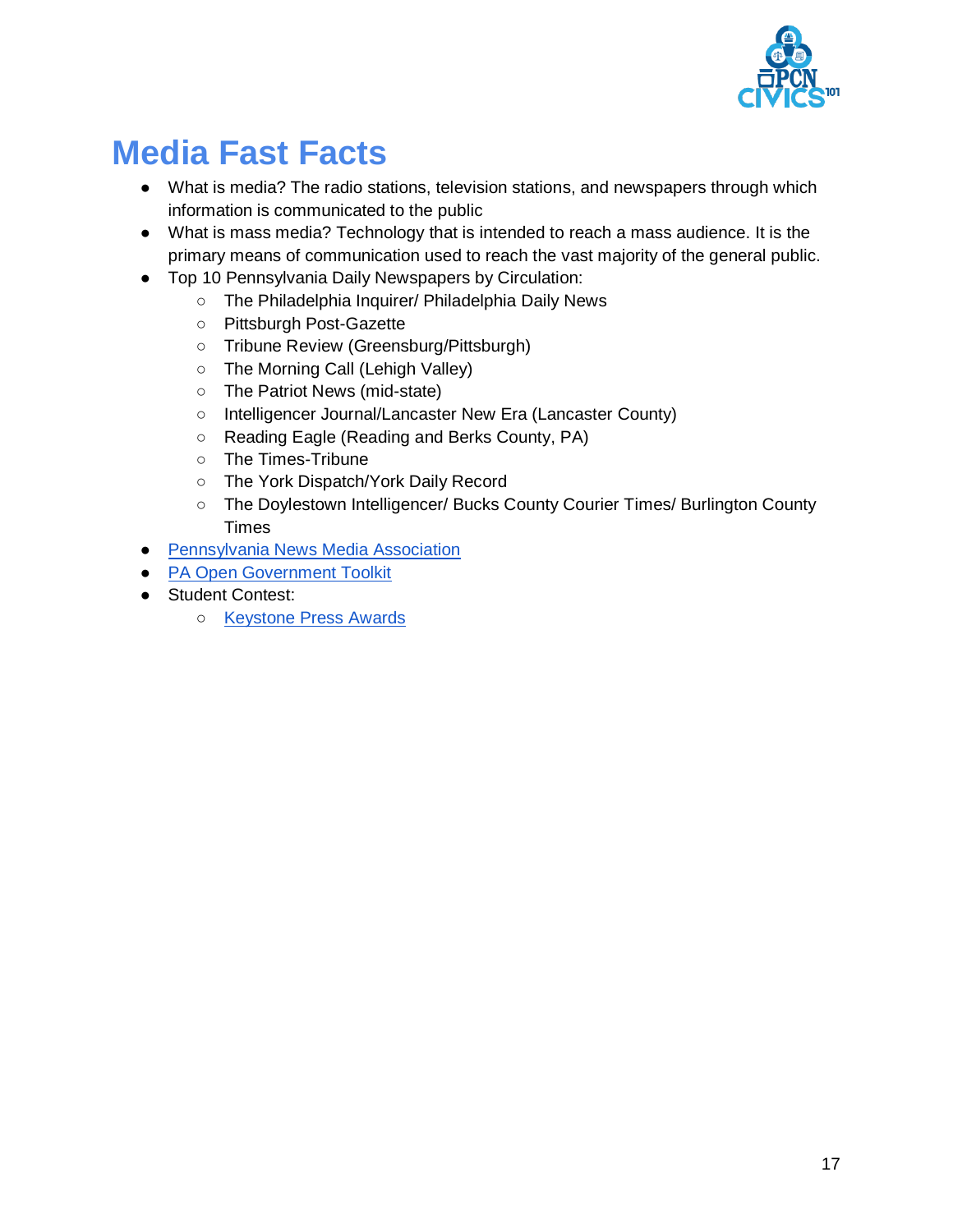

| <b>Activity 11: The Role of Media in Government</b>                                                                                                                                                                                                                                                                                                                                                                                                                                                                                                                                                                                                                                                                                                                                                          |                                                                                                                                                                                                                                                 |  |
|--------------------------------------------------------------------------------------------------------------------------------------------------------------------------------------------------------------------------------------------------------------------------------------------------------------------------------------------------------------------------------------------------------------------------------------------------------------------------------------------------------------------------------------------------------------------------------------------------------------------------------------------------------------------------------------------------------------------------------------------------------------------------------------------------------------|-------------------------------------------------------------------------------------------------------------------------------------------------------------------------------------------------------------------------------------------------|--|
| Steps:<br>1. Create a word map on the board with types of<br>media that students can think of (ask them where<br>they get news or information if they get stuck).<br>Ask them to discuss which one they think has the<br>2.<br>most influence right now (hint: it's a digital age)<br>3. Watch the minute YouTube introduction video.<br>4. Play the PCN Role of the Media video.<br>5. Pause at 6:30 and discuss what an average day<br>is for media personnel in the government.<br>Continue playing the video.<br>6. Pause at 10:12 and have students react to what<br>they watched so far. Continue playing the video.<br>7. Pause at 21:06. Discuss the difficulties in<br>identifying real news you can trust.<br>8. Play the remainder of the video for anyone<br>interested in working in the media. | <b>Essential Question:</b><br>What is the role of media in<br>government?<br>Target Vocabulary:<br>media<br><b>bias</b><br>the fourth estate<br>partisanship<br>source<br>propaganda<br><b>PA Academic Standards:</b><br>5.3.H Media influences |  |
| <b>Resources/Materials:</b><br><b>YouTube video</b><br><b>PCN Role of the Media</b>                                                                                                                                                                                                                                                                                                                                                                                                                                                                                                                                                                                                                                                                                                                          | <b>Additional Resources:</b><br><b>Advanced media lessons</b><br>from PBS<br>Fake news lesson plan<br>Media literacy lessons from<br><b>Newseum</b>                                                                                             |  |
| <b>Technology Integration:</b><br>Play logo Kahoot game to make connections<br>about media and advertising                                                                                                                                                                                                                                                                                                                                                                                                                                                                                                                                                                                                                                                                                                   | <b>Interdisciplinary</b><br><b>Connections:</b>                                                                                                                                                                                                 |  |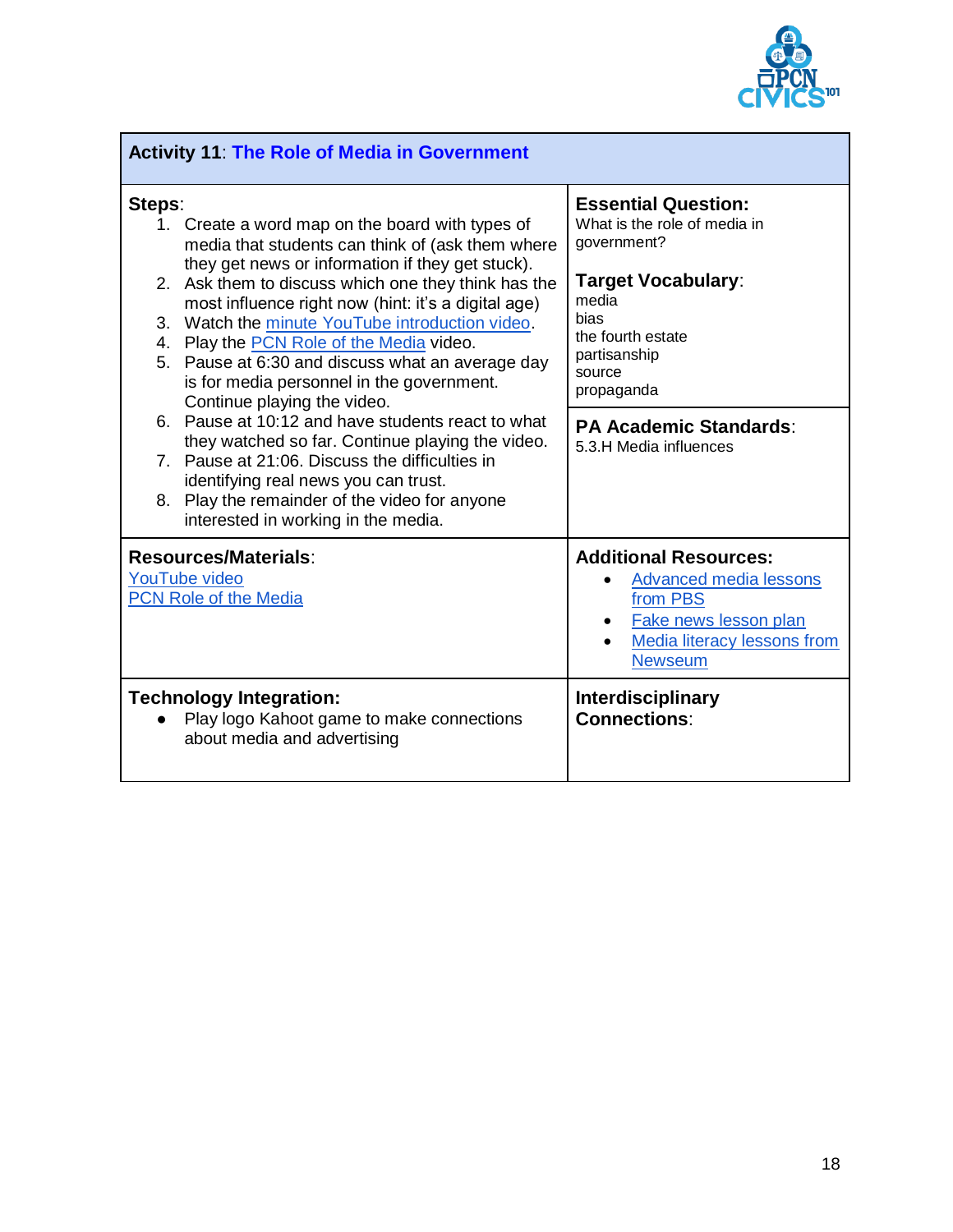

| <b>Activity 12: Creating a News Segment</b>                                                                                                                                                                                                                                                                                                                                                                                                                                                                                                        |                                                                                                                                                                                                                                                                                                                                                                                                                                                                                                                                                                                     |  |
|----------------------------------------------------------------------------------------------------------------------------------------------------------------------------------------------------------------------------------------------------------------------------------------------------------------------------------------------------------------------------------------------------------------------------------------------------------------------------------------------------------------------------------------------------|-------------------------------------------------------------------------------------------------------------------------------------------------------------------------------------------------------------------------------------------------------------------------------------------------------------------------------------------------------------------------------------------------------------------------------------------------------------------------------------------------------------------------------------------------------------------------------------|--|
| Steps:<br>1. Play the interview with Judge Marjorie Rendell<br>from 11:26 to 13:31.<br>2. What are some ways that students can get<br>involved with their community?<br>3. Have students list some issues they care about<br>in their school or community.<br>4. Place students in groups based on interest.<br>Have them research that issue and create a<br>5.<br>news article or letter to a legislator urging them to<br>consider the issue.<br>6. Group all articles together into a class newspaper<br>focused on important issues for kids. | Target Vocabulary:<br>news<br>volunteer<br>protest                                                                                                                                                                                                                                                                                                                                                                                                                                                                                                                                  |  |
|                                                                                                                                                                                                                                                                                                                                                                                                                                                                                                                                                    | <b>PA Academic Standards:</b><br><b>CC.1.4.4.K</b> Choose words and<br>phrases to convey ideas precisely.<br>CC.1.4.4.L Demonstrate a grade<br>appropriate command of the<br>conventions of standard English<br>grammar, usage, capitalization,<br>punctuation, and spelling.<br>CC.1.4.4.U With some guidance and<br>support, use technology, including the<br>Internet, to produce and publish<br>writing as well as to interact and<br>collaborate with others; demonstrate<br>sufficient command of keyboarding<br>skills to type a minimum of one page<br>in a single sitting. |  |
| <b>Resources/Materials:</b><br><b>Interview with Judge Marjorie Rendell</b>                                                                                                                                                                                                                                                                                                                                                                                                                                                                        | <b>Additional Resources:</b>                                                                                                                                                                                                                                                                                                                                                                                                                                                                                                                                                        |  |
| <b>Technology Integration:</b><br>Film with iPads or phones                                                                                                                                                                                                                                                                                                                                                                                                                                                                                        | Interdisciplinary<br><b>Connections:</b><br>ELA: Write passages (either paper<br>news or script for new segment)                                                                                                                                                                                                                                                                                                                                                                                                                                                                    |  |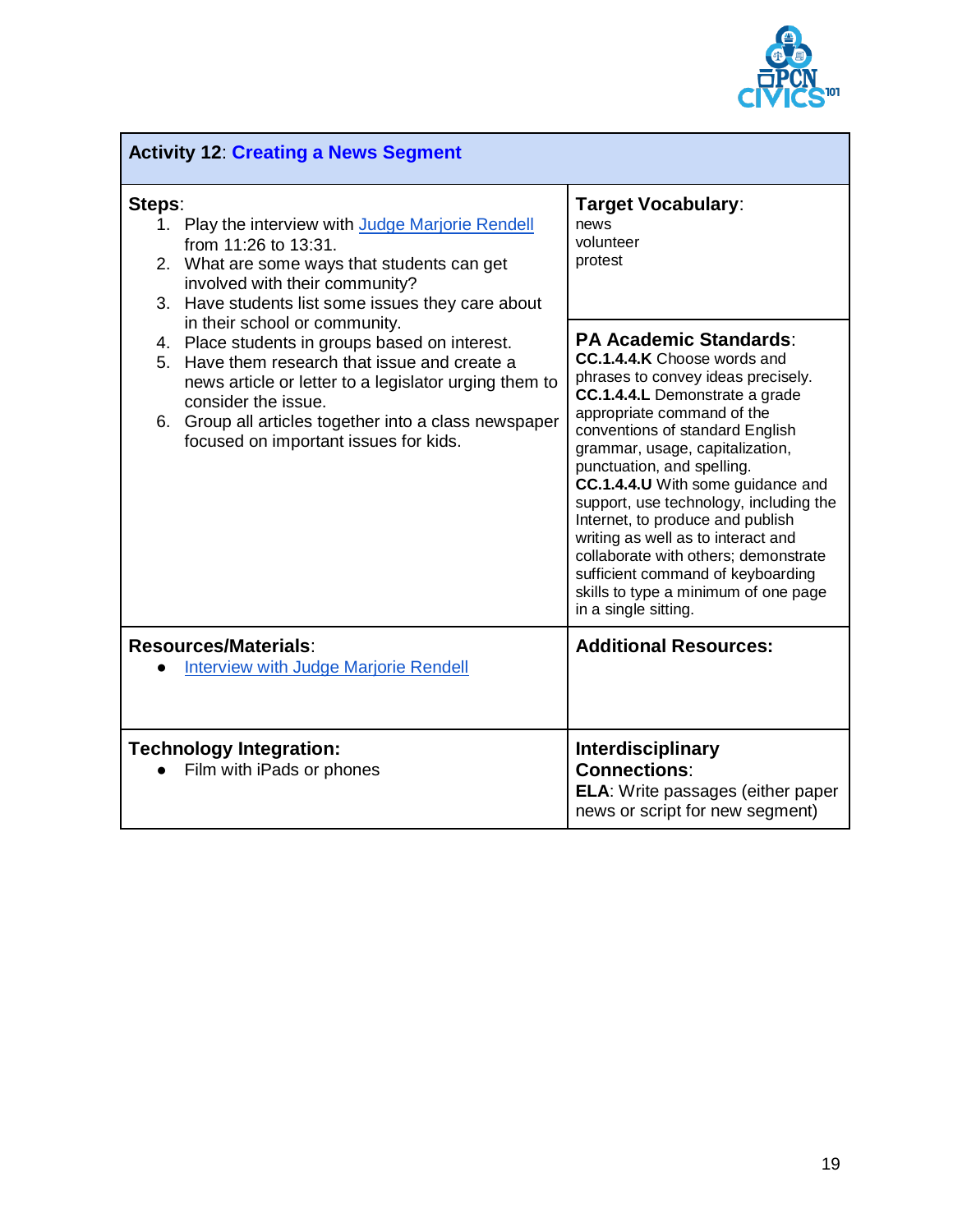

# **Contact Information**

Francine Schertzer, Vice President of Programming at PCN francineschertzer@pcntv.com Tracy Davis, Civics Curriculum Consultant tracy.diane.davis@gmail.com

## **Additional Resources**

[Center for Civic Education](http://www.civiced.org/resources/curriculum/lesson-plans) Lesson Plans [Civics Renewal Network](https://www.civicsrenewalnetwork.org/resources/?fwp_grade=grade-4) - 111 resources for 4th grade **[iCivics](https://www.icivics.org/)** [Law Day Lesson Plans](https://www.pabar.org/pdf/lawdaylessonplan04.pdf) [Newseum Ed](https://newseumed.org/) - Free learning tools on media literacy **[Student Voices Local Government](http://www.annenbergclassroom.org/Files/Documents/LessonPlans/Local%20Government%20Curriculum.pdf)** [Teaching History](http://teachinghistory.org/) [The Ed Rendell Center for Civic Engagement](https://www.rendellcenter.org/) [We the Civics Kids](https://constitutioncenter.org/learn/educational-resources/we-the-civics-kids)

Sally Flaherty, PA Department of Education Social Studies Coordinator saflaherty@pa.gov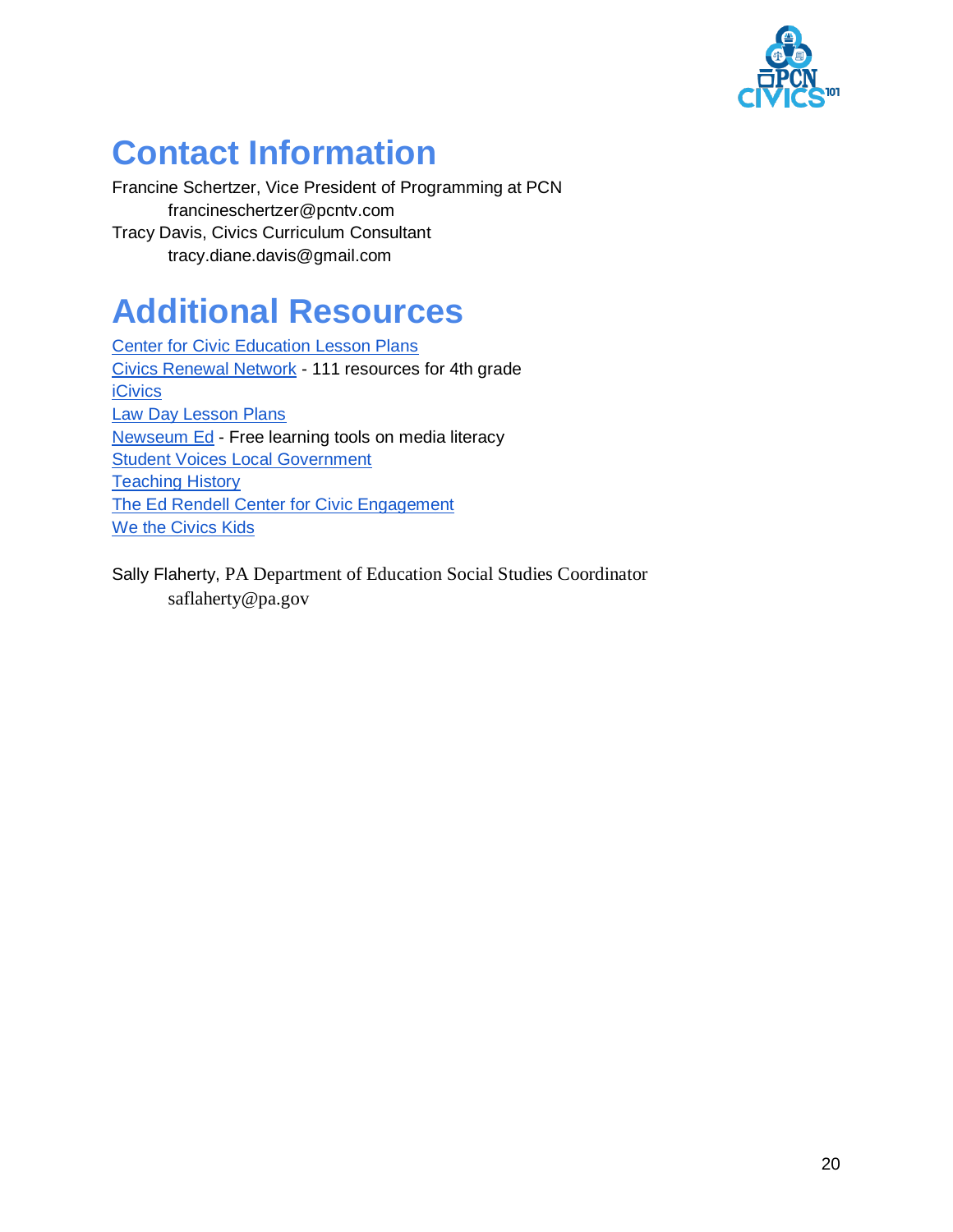

## **Glossary**

*Adopted from the PDE Academic Standards for Civics and Government: June 1, 2009*

**Amendment (Constitutional)**: Changes in or additions to a constitution. Proposed by a twothirds vote of both houses of Congress or by a convention called by Congress at the request of two-thirds of the state legislatures. Ratified by approval of three-fourths of the states.

**Authority**: Right to control or direct the actions of others, legitimized by law, morality, custom or consent.

**Bill of Rights**: First Ten Amendments to the Constitution. Ratified in 1791, these amendments limit government power and protect basic rights and liberties of individuals.

**Checks and Balances**: Constitutional mechanisms that authorize each branch of government to share powers with the other branches and thereby check their activities. For example, the president may veto legislation passed by Congress; the Senate must confirm major executive appointments and the courts may declare acts of Congress unconstitutional.

**Citizen**: Member of a political society who therefore owes allegiance to and is entitled to protection by and from the government.

**Citizenship**: Status of being a member of a state; one who owes allegiance to the government and is entitled to protection by and from the government.

**Civic Life**: A manner of existence of an individual concerned with the affairs of communities and the common good rather than solely in pursuit of private and personal interests.

**Civil Rights**: Protections and privileges given to all United States citizens by the Constitution and Bill of Rights. Common or Public Good: Benefit or interest of a politically organized society as a whole.

**Conflict Resolution**: The process of attempting to solve a dispute or conflict.

**Country**: The acceptable political boundaries or borders recognized throughout the world. **Democracy:** Form of government in which political control is exercised by the people, either directly or through their elected representatives.

**Diplomacy**: The art and practice of conducting negotiations between nations.

**Direct Democracy**: Form of government in which the people completely exercise political decisions.

**Documents of Government**: Papers necessary for the organization and powers of government.

**Electoral College**: The group of presidential electors that casts the official votes for President after the presidential election. Each state has a number of electors equal to the total of its members in the Senate and House of Representatives.

**Equal Protection**: An idea that no individual or group may receive special privileges from nor be unjustly discriminated against by the political authority of the legal system.

**Equality**: The condition of possessing substantially the same rights, privileges and immunities, and being substantially responsible for the same duties as other members of society.

**Foreign Policy**: Actions of the federal government directed to matters beyond United States' borders, especially relations with other countries.

**Government**: Institutions and procedures through which a territory and its people are ruled.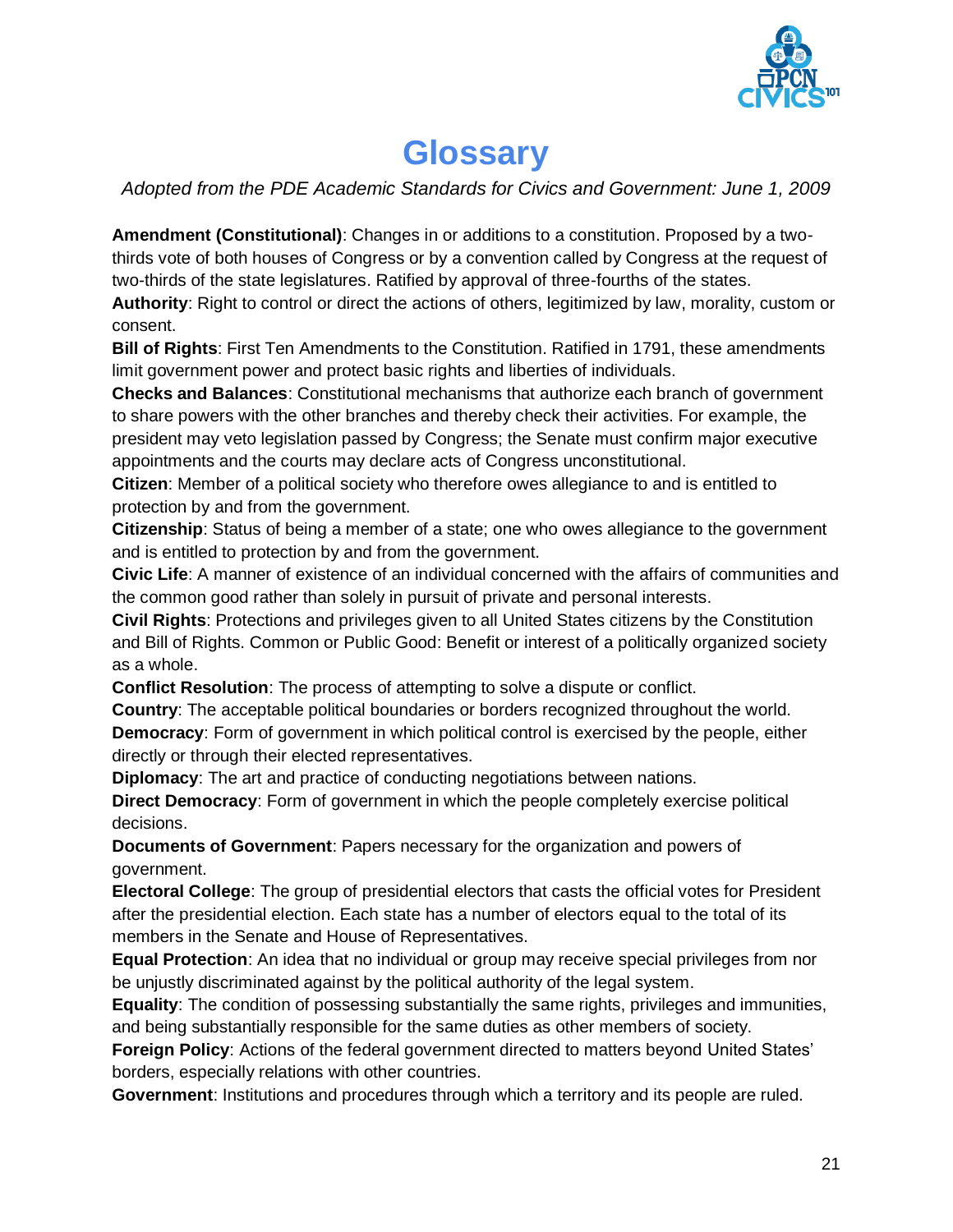

**Individual Rights**: Just claims due a person by law, morality or tradition as opposed to those due to groups.

**Interest Group**: Organized body of individuals who share same goals and try to influence public policy to meet those goals.

**Justice**: That which may be obtained through fair distribution of benefits and burdens, fair correction of wrongs and injuries, or use of fair procedures in gathering information and making decisions.

**Leadership**: State or condition of one who guides or governs.

**Liberalism**: A perspective on international politics that is based on a positive view of human nature, the inevitability of social progress and the harmony of interests.

**Liberty**: Freedom from restraint under conditions essential to the equal enjoyment of the same right by others.

**Mass Media**: Television, radio, newspapers, magazines, and other means of popular communication.

**Nation**: Tends to refer to an ethnic group with a cultural and social community. A self-defined cultural community with a common identity and a common origin that spans generations

**Nationalism**: A feeling of pride or passionate identification with a state on the part of its citizens. **Personal Rights**: Private legal privileges and decisions that individuals are free to participate in without intervention from government. Personal rights would include the right to vote, petition, assemble and seek public office.

**Political Party**: Any group, however loosely organized, that seeks to elect government officials under a given label.

**Political Philosophy**: Begins with the fundamental question about the relationship between a citizen and their state.

**Public Service**: Action of benefit to local, state or national communities through appointed or elected office.

**Realism**: A perspective on international politics emphasizing the inevitability of conflict among nations, the centrality of power and the ever – present threat of war.

**Republic**: Form of government in which political control is exercised through elected representatives.

**Republican Form of Government**: System of government in which power is held by the voters and is exercised by elected representatives responsible for promoting the common welfare. **Rule of Law**: Principle that every member of a society, even a ruler, must follow the law.

**Sanctions**: Measures to stop or limit trade with another nation in order to change its behavior. **State:** A commonwealth; a nation; a civil power.

**United Nations**: International organization comprising most of the nation-states of the world. It was formed in 1945 to promote peace, security and economic development.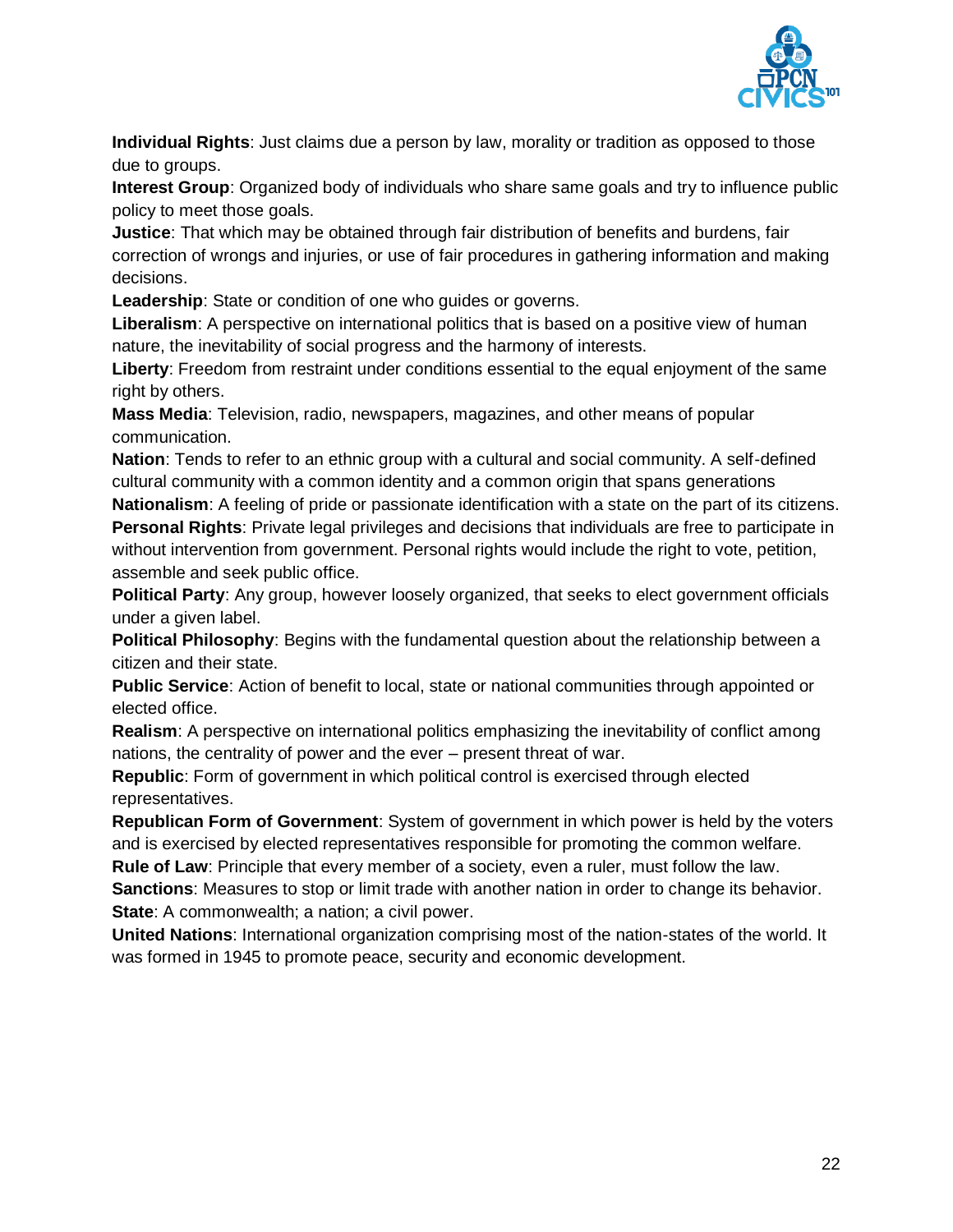

#### **Activity 1: Duties of a Governor**

<span id="page-23-0"></span>Name:  $\blacksquare$ 

Please answer the questions as you watch the videos.

#### **First Video (Ed Rendell):**

- 1. **True or False**: Pennsylvania has the same three branches of government as the federal government.
- 2. What is the governor's administration wish list called?
- 3. **True or False**: The governor can control what gets voted on in the floor.
- 4. Who developed the three branches of government?
- 5. Why does the governor need to work with other branches?
- 6. What is a compromise?
- 7. What did Governor Ed Rendell do that helped Pennsylvania's kids?

#### **Second Video (Mark Schweiker):**

- 8. What are some of the responsibilities of the governor?
- 9. How do governors interact with legislators?
- 10. What is the governor's interaction with the judicial branch?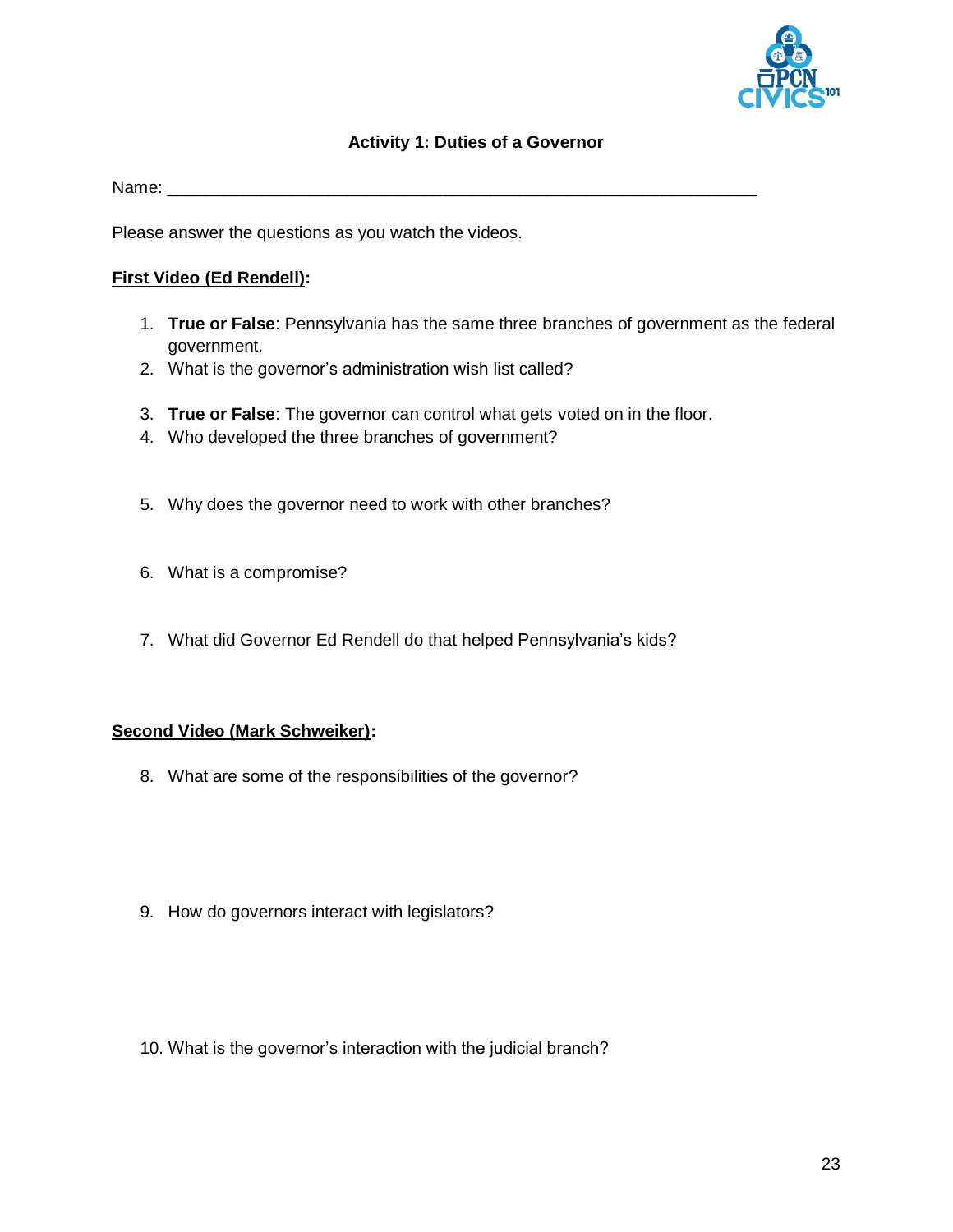

#### **Activity 3: The Governor's Residence**

<span id="page-24-0"></span>

| Name |               |
|------|---------------|
|      | Jate.<br>---- |

**Go to this website**:<http://www.residence.pa.gov/Pages/default.aspx>

#### **Answer the following questions**:

- 1. What river is the governor's mansion built on?
- 2. How many people visit the mansion annually for tours?
- 3. What do LEED certified buildings do?
- 4. How many governors have lived in the mansion with their families?
- 5. What does the first floor of the residence serve as?
- 6. Which first lady led the Governor's Residence Preservation committee?
- 7. Name two sculptures in the gardens: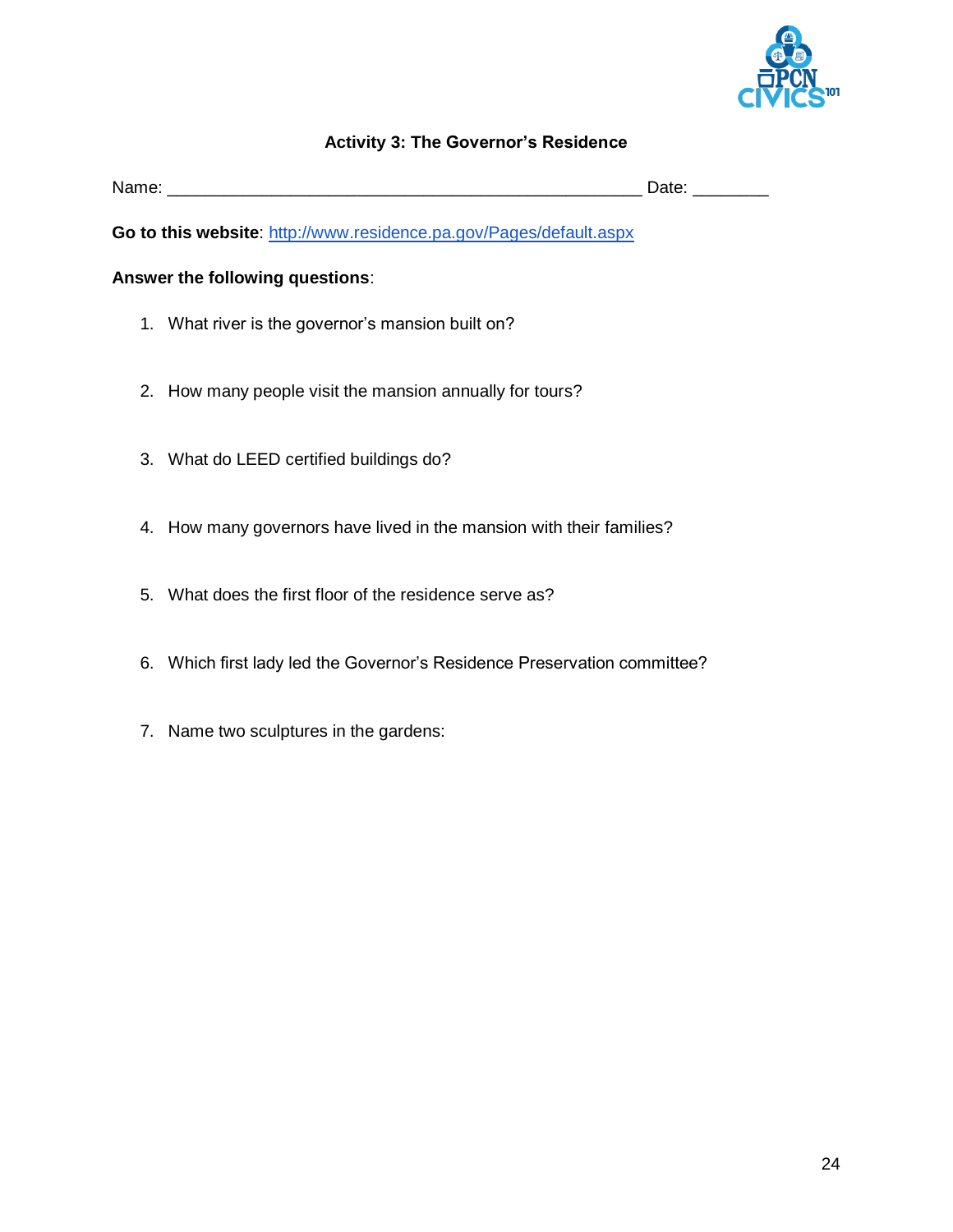

## **Activity 4: How a Bill Becomes a Law**

<span id="page-25-0"></span>Name: \_\_\_\_\_\_\_\_\_\_\_\_\_\_\_\_\_\_\_\_\_\_\_\_\_\_\_\_\_\_\_\_\_\_\_\_\_\_\_\_\_\_\_\_\_\_\_\_\_\_\_\_\_\_\_\_\_\_\_\_\_

Please follow along and try to match the words as you watch the video.

<span id="page-25-1"></span>

| Parliamentarian               | A. 24 standing committees.                                                                              |
|-------------------------------|---------------------------------------------------------------------------------------------------------|
| Bill                          | B. Members should be respectful when speaking and<br>listening.                                         |
| Constituents                  | C. The whole story of the legislative process of the<br>bill located on the back of the bill.           |
| Legislative reference bureau  | D. A written change to a bill.                                                                          |
| History of the bill           | E. A senator or representatives written idea for a law<br>or for changes to an existing law.            |
| Speaker's office              | F. A group of attorneys who draft the idea and put it<br>in proper legislative format.                  |
| House                         | G. People that a senator or representative needs to<br>ask for their opinions.                          |
| Committee                     | H. Reviews the bills and determines which committee<br>the bill should be referred to.                  |
| 4000                          | I. 22 standing committees.                                                                              |
| Hearing                       | J. Ways to vote on a bill for it to become a law.                                                       |
| Sunshine Law                  | K. Power of the governor to deny a bill.                                                                |
| Senate                        | L. Approximate number of bills introduced each<br>session.                                              |
| Amendment                     | M. Requires open meetings to the public.                                                                |
| Debate                        | N. Where the bill is debated and people come to<br>testify and to find out if there is enough interest. |
| Voice vote and roll call vote | O. The first opportunity for the bill to be reviewed.                                                   |
| Veto                          | P. The person who advises the leader on all<br>procedural or legal issues that arise during session.    |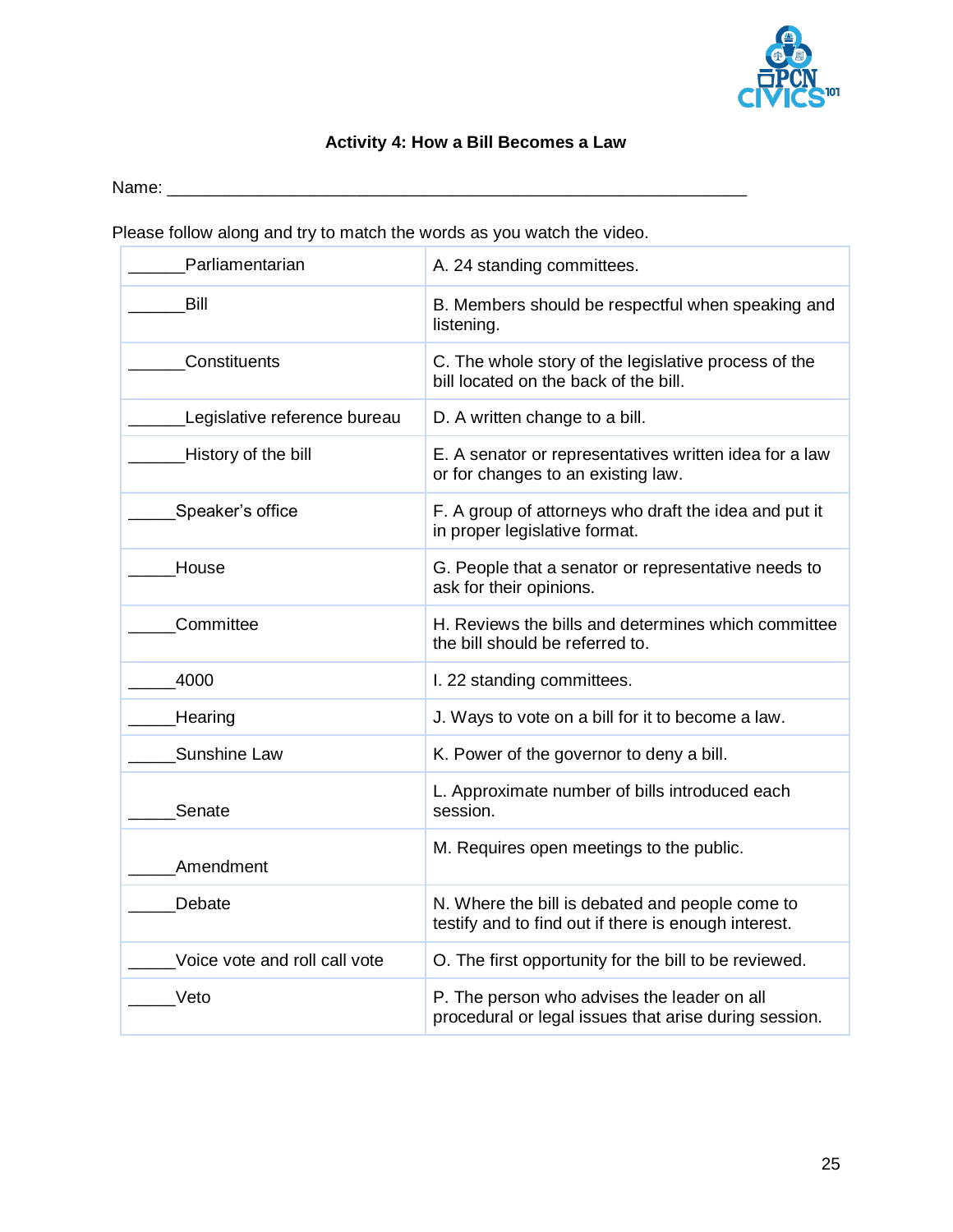

#### **Activity 5: Capitol Happenings**

Name:  $\blacksquare$ 

Please answer the questions as you watch the video.

Tour the State Capitol in Harrisburg, PA. Jason Wilson, Historian for the Capitol Preservation Committee, takes viewers on a tour of the awe-inspiring murals, paintings, and stained glass windows that adorn the capitol's walls.

#### **0:00- 10:40**

- 1. What year was the capitol dedicated?
- 2. When was the Capitol Preservation Committee established?
- 3. What was the purpose of that committee?
- 4. What is on top of the capitol building?
- 5. What statues are at the west entrance?
- 6. Why are the murals unique?
- 7. What is the largest piece of artwork in the building?
- 8. What are two groups of people that came over early in Pennsylvania history?
- 9. Who was the artist that completed all the works in the House Chamber?
- 10. Who is pictured front and center on the apotheosis painting?
- 11. What are some of the historical errors depicted in the painting?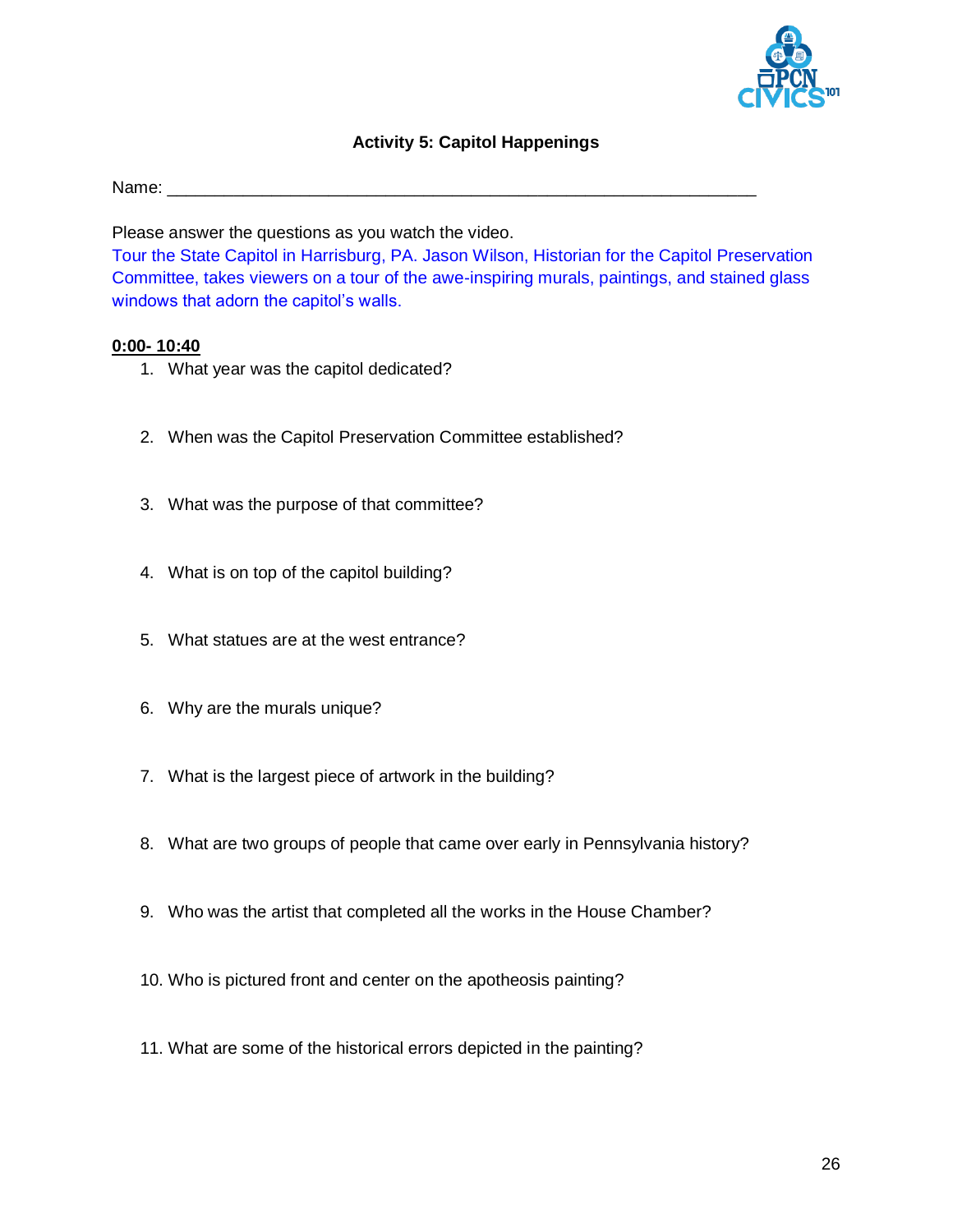

#### **10:40- 20:50**

- 1. Where is the Hours mural?
- 2. What is the most reproduced mural in the Capitol?
- 3. What is the type of marble that comes from the Pyrenees Mountains?
- 4. What are some of the tenets that the windows have?
- 5. Who designed the artwork in the Senate corridor?
- 6. How long did it stand empty? (Do the math.)
- 7. What are some forms of transportation shown in the artwork?
- 8. What is the focus of the Senate chamber?
- 9. Who are some of the historical figures depicted in the murals?
- 10. What speech is Abraham Lincoln shown giving?

#### **20:50- 33:00**

- 1. What does Violet Oakley represent above and below in the chamber?
- 2. What do all the Oakley paintings have in common?
- 3. What is the importance of the The Slave Ship Ransomed mural?
- 4. What country is the marble in the Senate chamber from?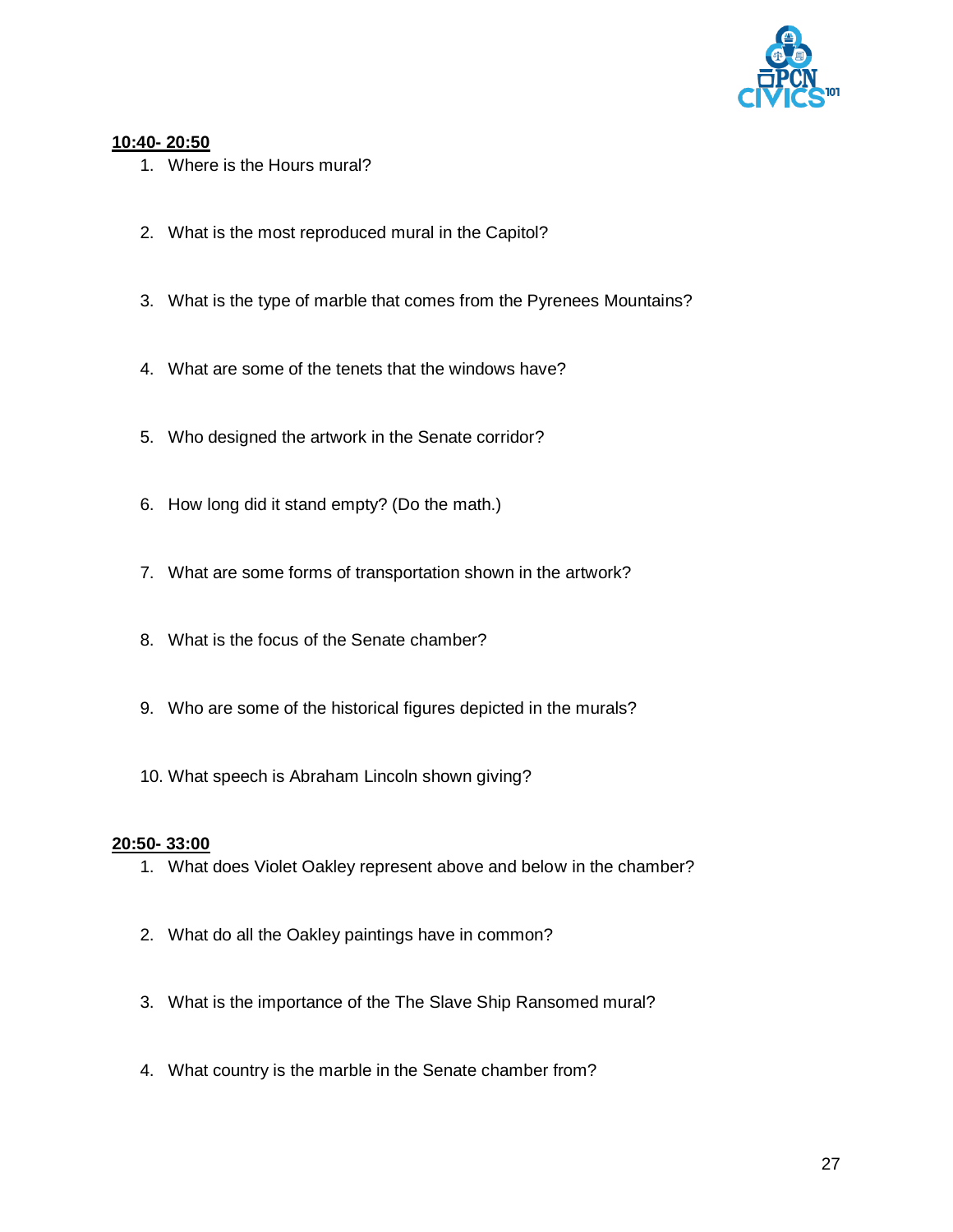

- 5. What is the leafing in the ceiling made from?
- 6. Who painted the Summer, Fall, Spring, and Winter paintings?
- 7. Where are the three possible locations that the court can meet?
- 8. How does Oakley represent the law?
- 9. What motifs are the Supreme Court chamber designed in?
- 10. What are some of the original furniture still in the chamber?

#### **33:00 - 44:20**

- 1. What is the ceiling mural called in the Lt. Governor's chamber?
- 2. How many clocks are in the Capitol complex?
- 3. What is the first room decorated by Violet Oakley and why is it significant?
- 4. What makes the carpet in the reception room unique?
- 5. What kind of clock is unique to the reception room?
- 6. What is the tile made out of on the roof of the Capitol?
- 7. What is at the top of the dome?
- 8. How far above the city of Harrisburg is the top of the dome?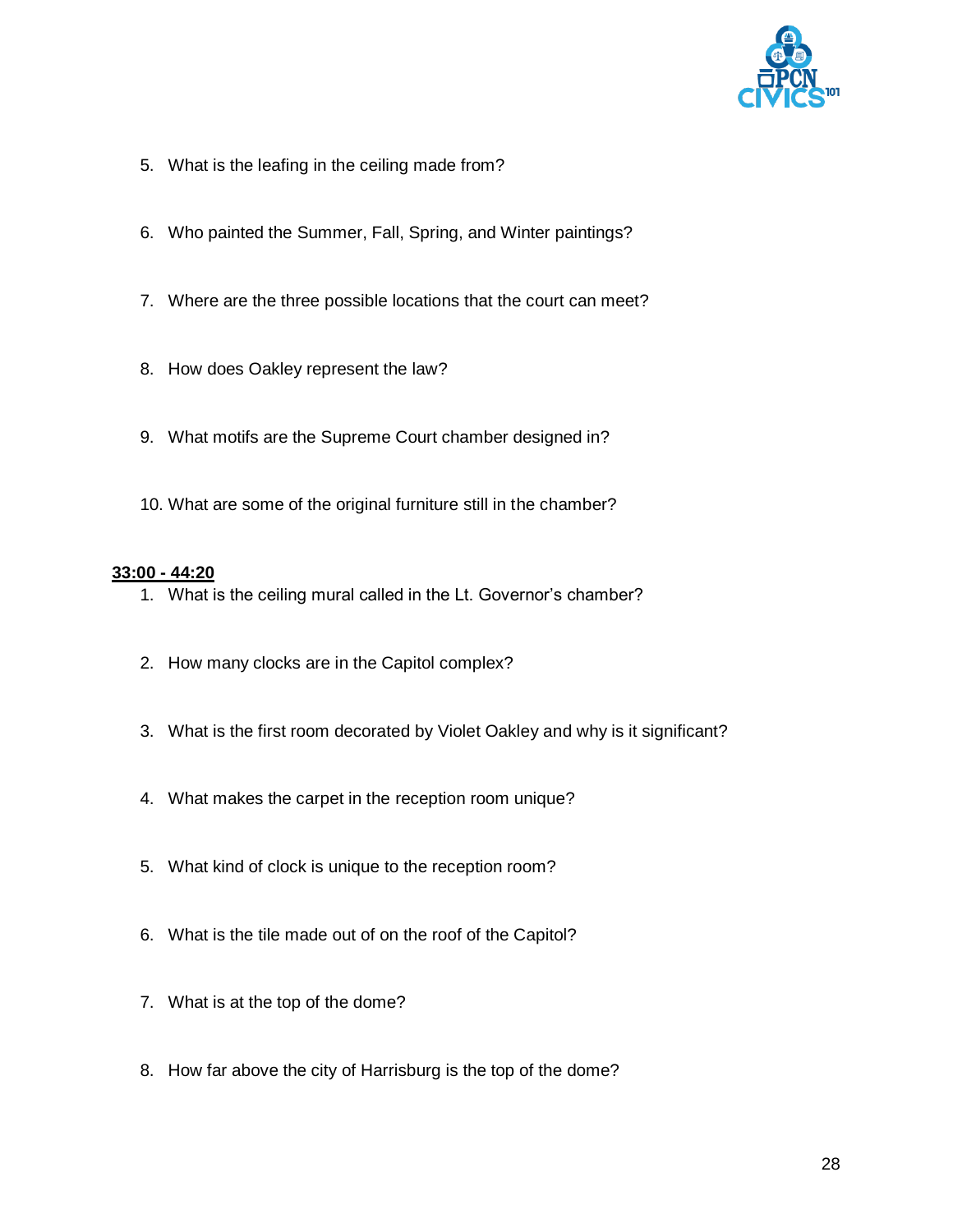

- 9. Why was the statue taken off in 1988?
- 10. When can you tour the state Capitol?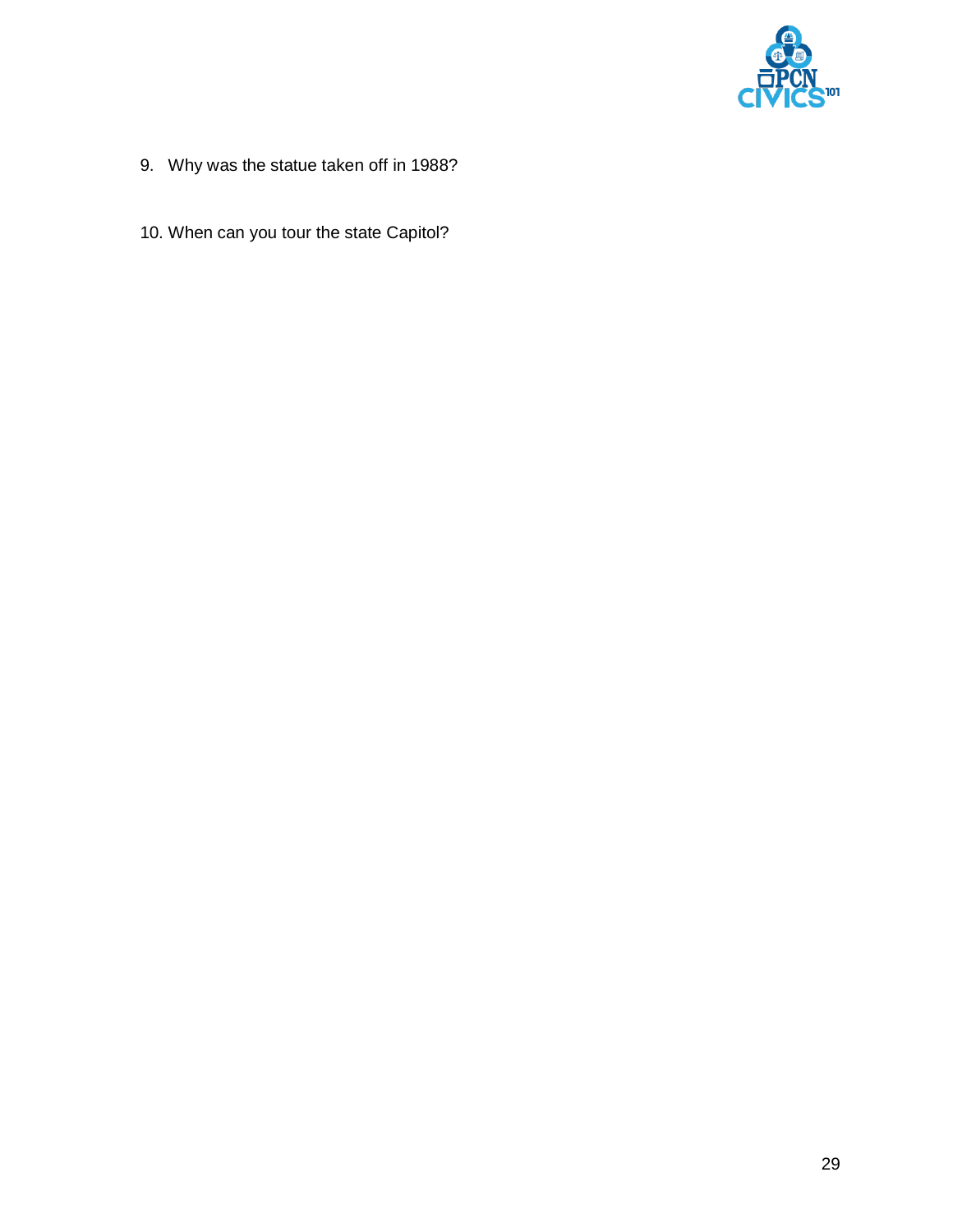

## **Activity 6: How the Courts Operate**

<span id="page-30-0"></span>

| Color the correct level of the PA Court System: |                               |  |
|-------------------------------------------------|-------------------------------|--|
|                                                 | <b>Courts of Common Pleas</b> |  |
|                                                 | Supreme Court                 |  |
|                                                 | <b>Minor Courts</b>           |  |
|                                                 | <b>Commonwealth Courts</b>    |  |
|                                                 | <b>Superior Court</b>         |  |